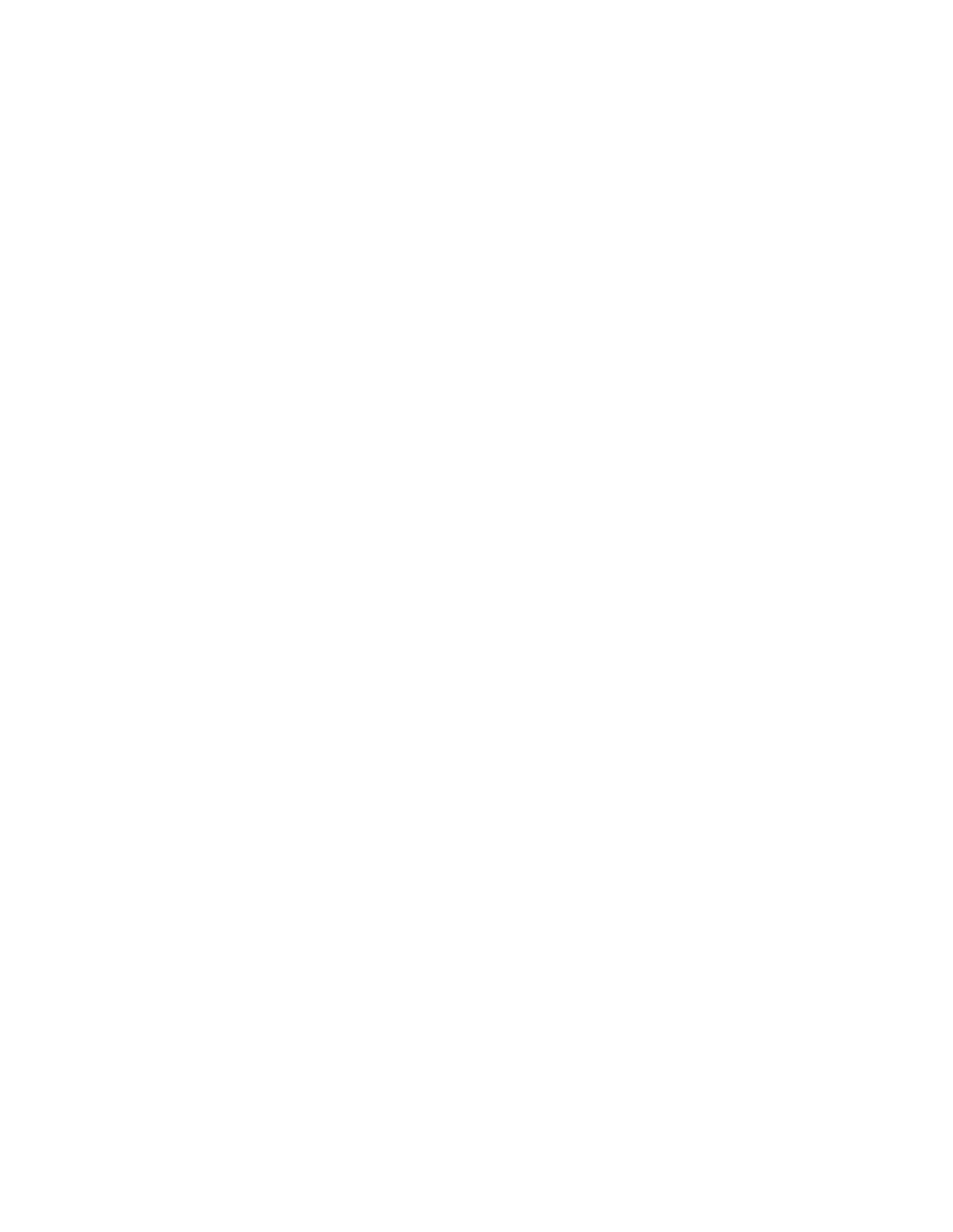Welcome, wherever you are, to Holy Week. For many centuries, followers of Jesus have gathered together to retrace and remember the last days of Jesus Christ, especially the three sacred days that make up the Triduum ("three days"). We believe that these days cannot be separated from one another, so they are celebrated as one liturgy. This year, we cannot gather as a community, because of the COVID-19 virus. We are refraining from being together, and we may still enter into the Holy Week of Jesus in our homes and places of refuge. We are dispersed but not despairing.

Make a holy place. Throughout this week, we will be attentive to the worshipful-ness of our homes and places where we observe Holy Week. Set aside a holy place in your home for Holy Week and follow the prompts when you see the home icon to the left. Perhaps a simple side table covered with a cloth, of any color. Whatever you have, is enough. Place a few things to help you enter the presence of God: a cross, a bible, a candle. If you have children, encourage them to choose one item for your holy place. The table should have at most 5-6 things—simplicity is best.

You will also find in this book links to online worship, which you are also encouraged to use. We will not celebrate or receive Holy Communion until the days of social distancing due to COVID-19 have come to an end. On that glorious day, we will remember this Holy Week and Easter as a season of fasting, even as Christ dies and rises in our midst.

It is our hope that within this Holy Week, each of us will be able to find that place of stillness and new presence with God in Christ, and that we will find ourselves transformed. We can do this even when the church cannot gather.

If you live alone, you may read and pray the words. If you are living with others, share the reading and the prayers. Notes or instructions during the devotions will be found in red text. These are not meant to be read aloud but are to help guide you.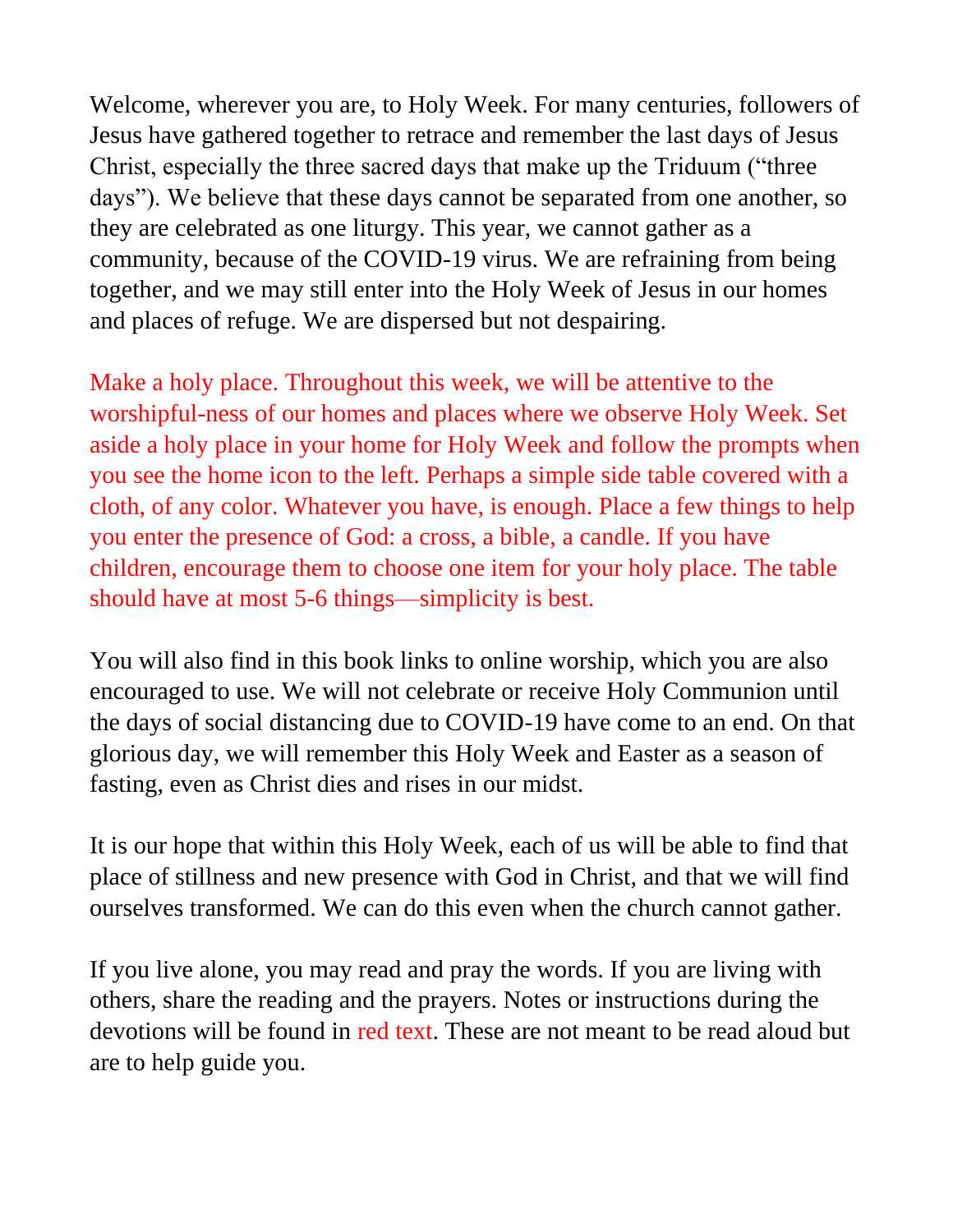# **Contents and Online Links**

PALM SUNDAY <https://www.stgeorgestc.org/palm-sunday/>

Monday – Thursday in Holy Week <https://www.stgeorgestc.org/words-of-hope/>

GOOD FRIDAY <https://www.stgeorgestc.org/good-friday-/>

EASTER SUNDAY <https://www.stgeorgestc.org/easter-sunday4471/>

These links will have resources from the Episcopal Church in the Diocese of Texas to supplement your Holy Week Devotions including complete worship services:

Main Website <http://www.christchurchcathedral.org/>

Holy Week <http://www.christchurchcathedral.org/connect/news/holy-week-services/>

Easter Sunday Video <http://www.christchurchcathedral.org/worship/> <http://www.christchurchcathedral.org/worship/the-well/>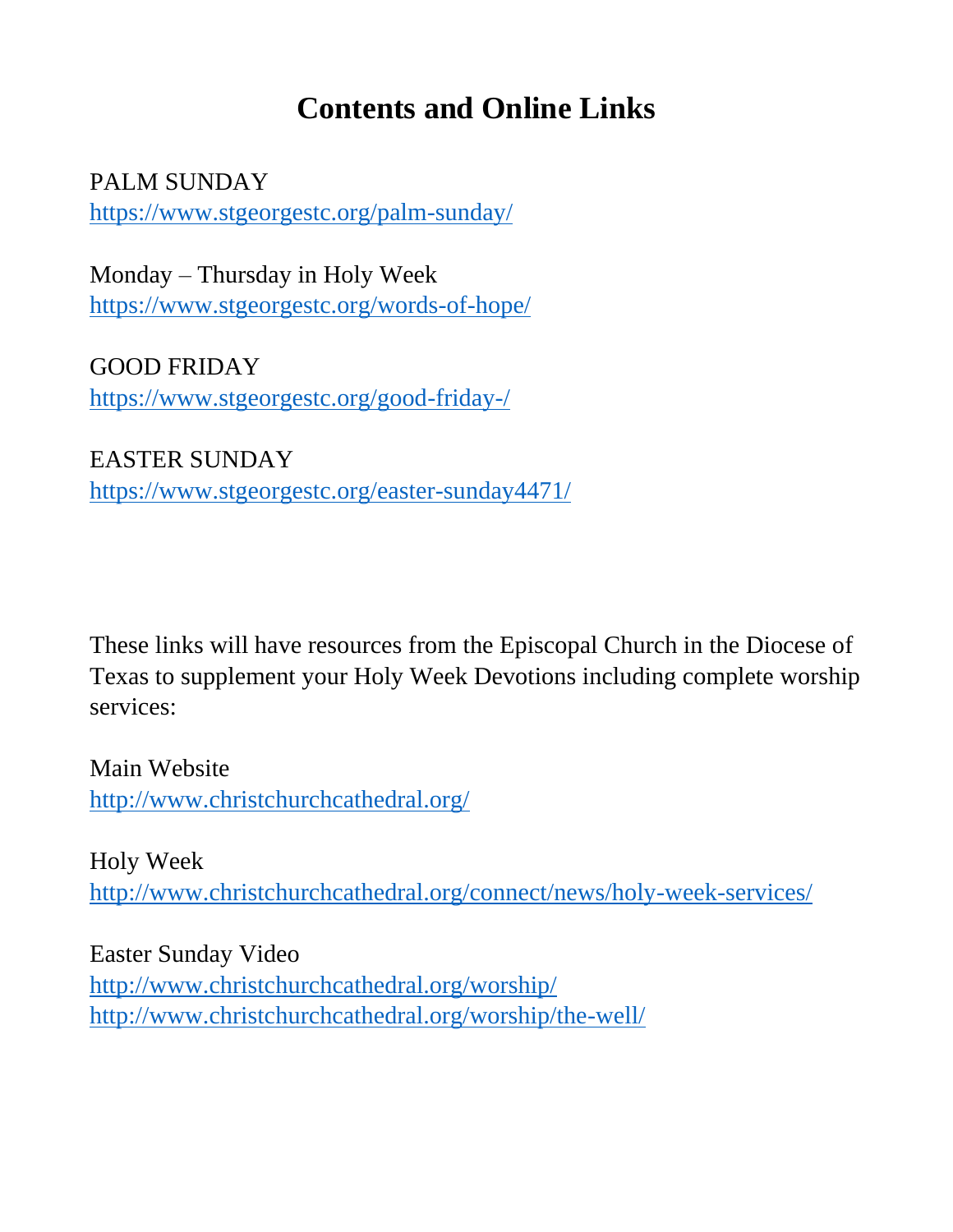# **Palm Sunday**

Palm Sunday is the day when we remember Jesus's entry into Jerusalem: "As he rode along, they spread their garments on the road" (Luke 19:36). Palm Sunday also includes the long reading of the Passion of Jesus, from his Last Supper to his death. It is fine to use branches from our local environment instead of palms—as a symbol of bringing what is growing near to us to celebrate the coming of God into our midst. This day ends with uncertainty, for uncertain times. It encompasses all of humanity—the glory of welcome and the shame of betrayal and the hope of forgiveness.



Find or gather some branches from a garden or outside of your door,  $\bullet$  or something growing. A houseplant is fine, or even a picture of a I tree. Place it where you have set apart space to pray this Holy Week in your home.

## **The Liturgy of the Palms BCP 270**

Blessed is the King who comes in the name of the Lord: *Peace in heaven and glory in the highest.*

Assist us mercifully with your help, O Lord God of our salvation, that we may enter with joy upon the contemplation of those mighty acts, whereby you have given us life and immortality; through Jesus Christ our Lord. *Amen.*

## **Matthew 21:1-11**

When Jesus and his disciples had come near Jerusalem and had reached Bethphage, at the Mount of Olives, Jesus sent two disciples, saying to them, "Go into the village ahead of you, and immediately you will find a donkey tied, and a colt with her; untie them and bring them to me. If anyone says anything to you, just say this, `The Lord needs them.' And he will send them immediately." This took place to fulfill what had been spoken through the prophet, saying, Tell the daughter of Zion, look, your king is coming to you, humble, and mounted on a donkey, and on a colt, the foal of a donkey.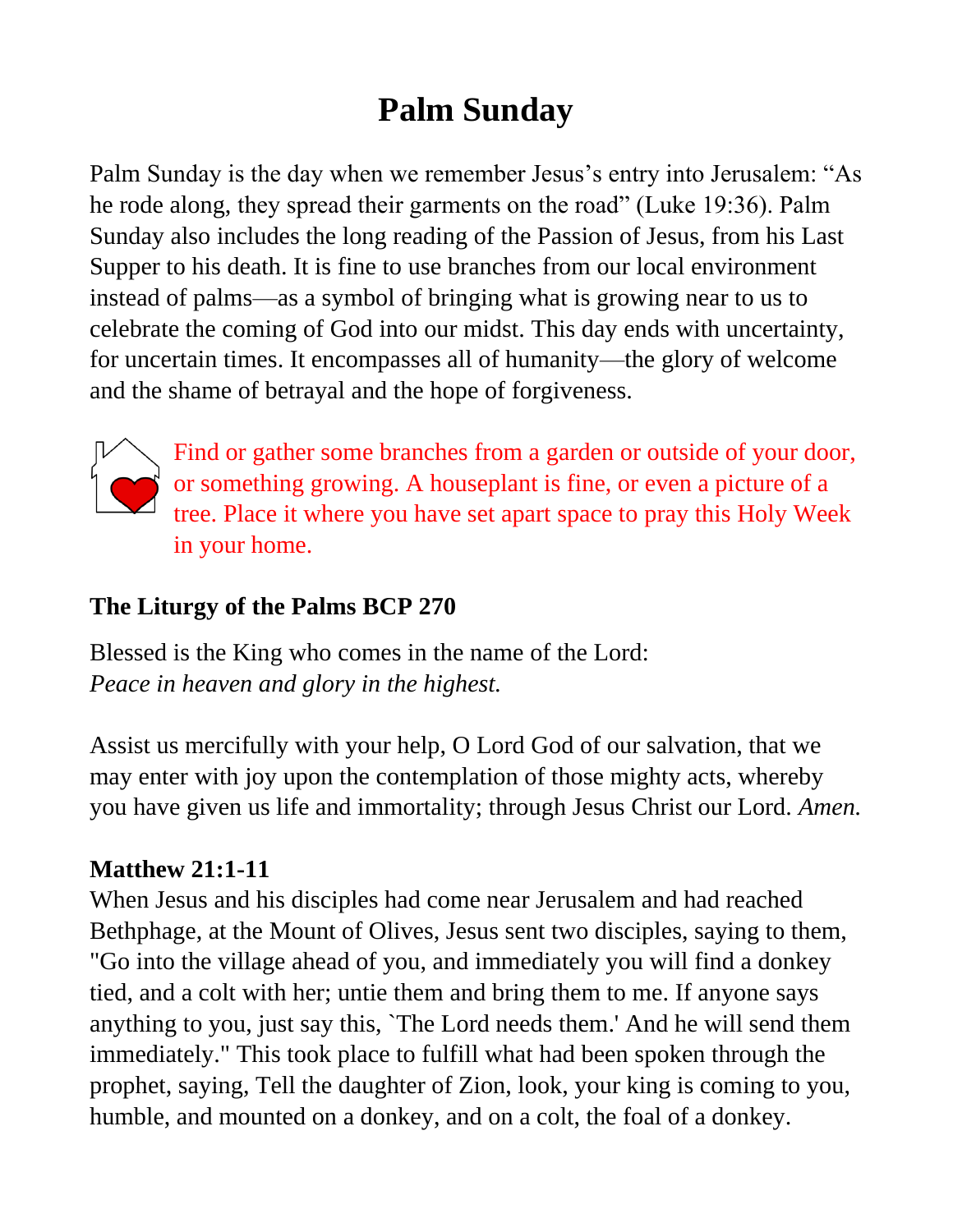The disciples went and did as Jesus had directed them; they brought the donkey and the colt, and put their cloaks on them, and he sat on them. A very large crowd spread their cloaks on the road, and others cut branches from the trees and spread them on the road. The crowds that went ahead of him and that followed were shouting, Hosanna to the Son of David! Blessed is the one who comes in the name of the Lord! Hosanna in the highest heaven! When he entered Jerusalem, the whole city was in turmoil, asking, "Who is this?" The crowds were saying, "This is the prophet Jesus from Nazareth in Galilee."

## **Prayer Over the Branches or Palms**

On this day Jesus entered the holy city of Jerusalem in triumph, and was proclaimed as King of kings by those who spread their garments and branches of palm along his way. Let these branches be for us signs of his victory, and grant that we who bear them in his name may ever hail him as our King, and follow him in the way that leads to eternal life; who lives and reigns in glory with you and the Holy Spirit, now and for ever. *Amen.*

Blessed is the one who comes in the name of the Lord: *Hosanna in the highest.* 

## **The Passion of Jesus**

Using your own Bible, read this story. It is all right to read from a children's bible if that is appropriate.

## **Having read this passion ("passion" means "suffering"), think on these things:**

How does the world suffer now? How am I a part of that? How does Jesus love and care for people even as he suffers? What is hard to hear? What is beautiful?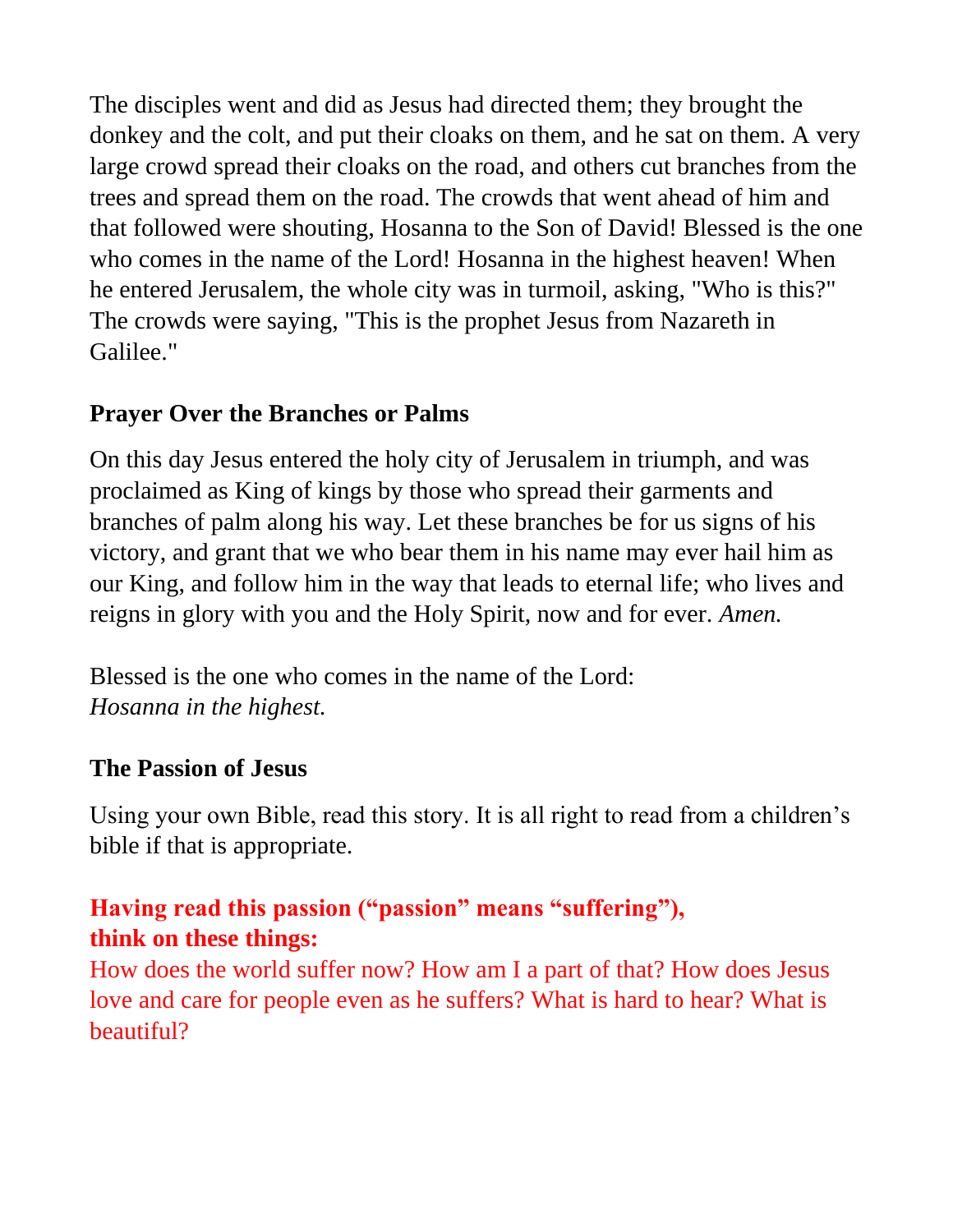#### **The Prayers**

Please offer the prayers of your heart with each petition.

We pray for the Universal Church, its members, and its mission...

 The Nation and all in authority… The welfare of the world… The concerns of the local community… Those who suffer and those in any trouble… The departed…

#### **The Lord's Prayer**

Our Father, who art in heaven, hallowed be thy Name, thy kingdom come, thy will be done, on earth as it is in heaven. Give us this day our daily bread. And forgive us our trespasses, as we forgive those who trespass against us. And lead us not into temptation, but deliver us from evil. For thine is the kingdom, and the power, and the glory, for ever and ever. *Amen.*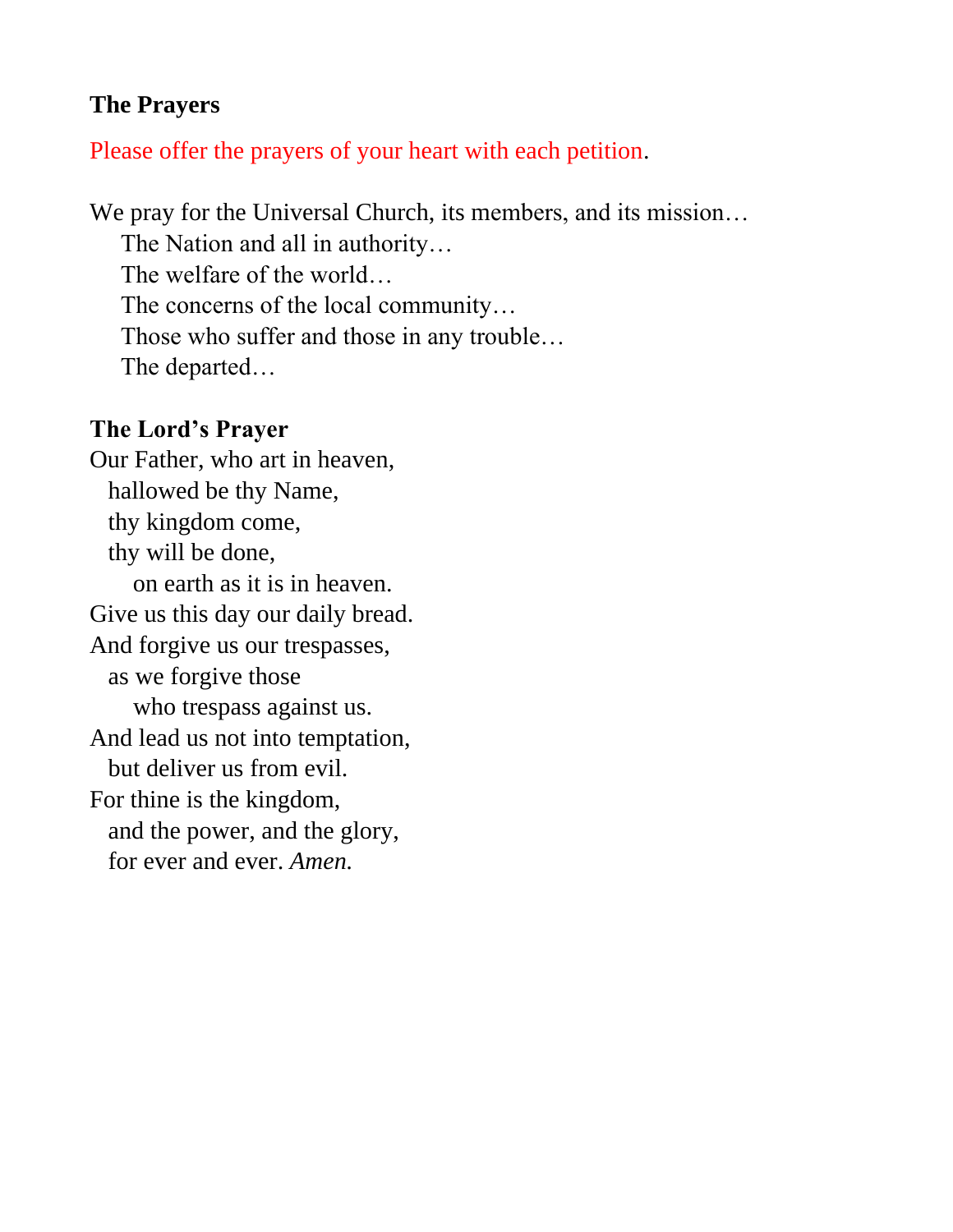#### **Closing Prayer**

Almighty and everliving God, in your tender love for the human race you sent your Son our Savior Jesus Christ to take upon him our nature, and to suffer death upon the cross, giving us the example of his great humility; Mercifully grant that we may walk in the way of his suffering, and also share in his resurrection; through Jesus Christ our Lord, who lives and reigns with you and the Holy Spirit, one God, for ever and ever. Amen.

Let us bless the Lord. *Thanks be to God.*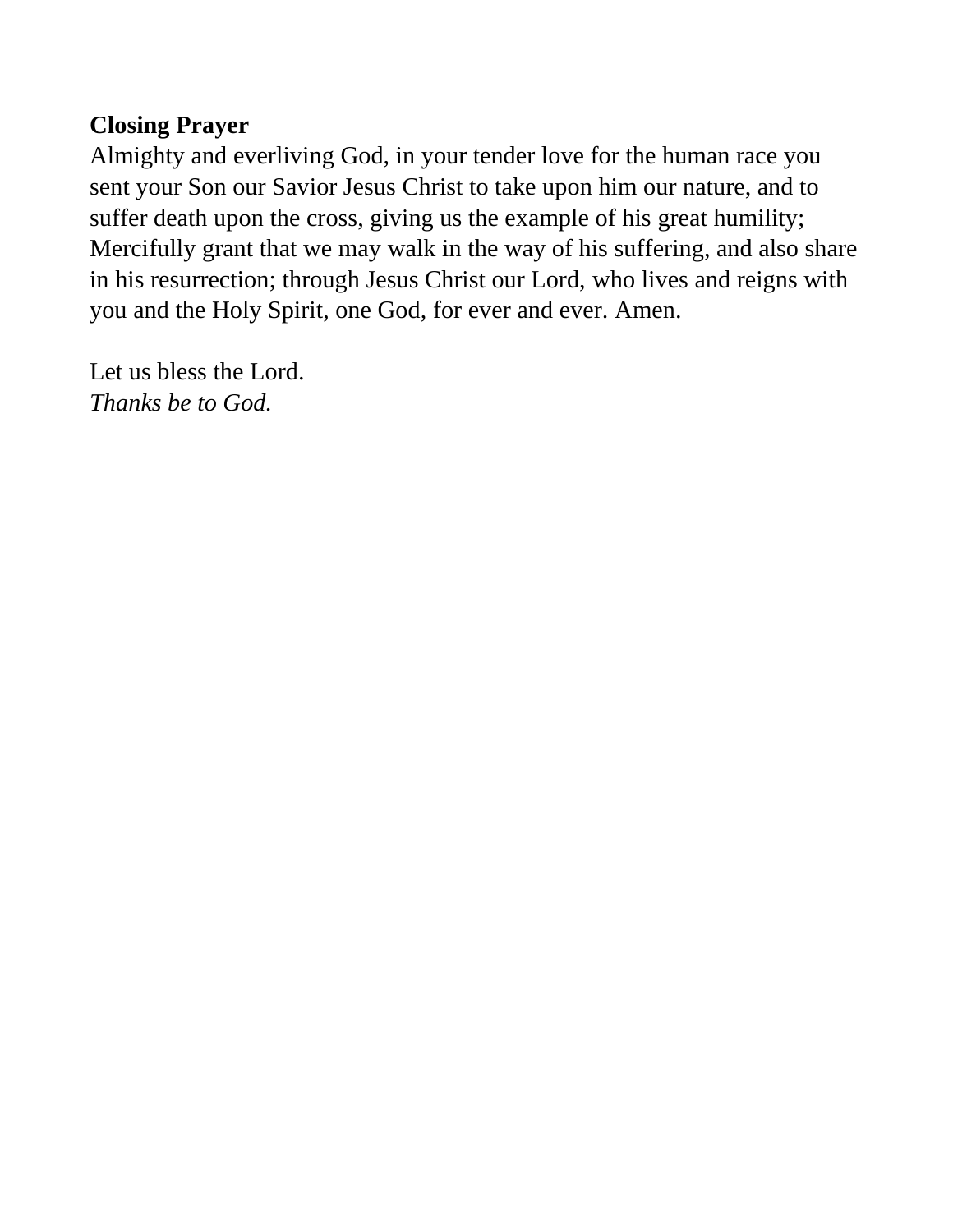# **Monday in Holy Week**

Add to your place set apart for Holy Week something fragrant, like perfume or a hand cream you use.

### **Psalm 36:7-8 7**

How priceless is your love, O God! \* your people take refuge under the shadow of your wings. They feast upon the abundance of your house; \* you give them drink from the river of your delights.

### **A Reading John 12:1-8**

Six days before the Passover Jesus came to Bethany, the home of Lazarus, whom he had raised from the dead. There they gave a dinner for him. Martha served, and Lazarus was one of those at the table with him. Mary took a pound of costly perfume made of pure nard, anointed Jesus' feet, and wiped them with her hair. The house was filled with the fragrance of the perfume. But Judas Iscariot, one of his disciples (the one who was about to betray him), said, "Why was this perfume not sold for three hundred denarii and the money given to the poor?" (He said this not because he cared about the poor, but because he was a thief; he kept the common purse and used to steal what was put into it.) Jesus said, "Leave her alone. She bought it so that she might keep it for the day of my burial. You always have the poor with you, but you do not always have me."

#### **Having read this, think on these things:**

How can I offer the gentleness of anointing to the poor close to me or my community? When have I been given this gentleness? Can you think of a hard choice—between caring for yourself, or others? Offer these things to God.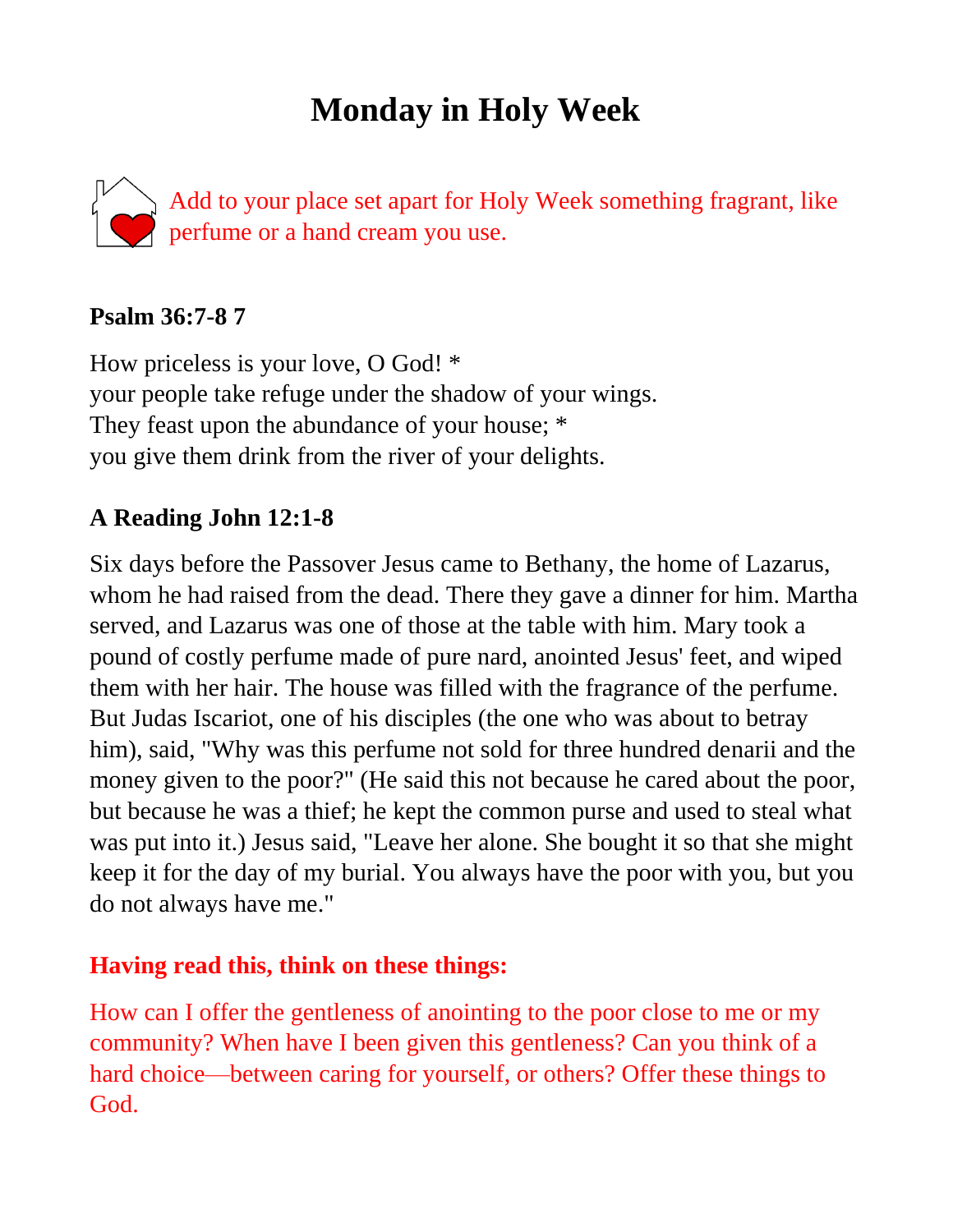### **The Collect of the Day**

Almighty God, whose most dear Son went not up to joy but first he suffered pain, and entered not into glory before he was crucified: Mercifully grant that we, walking in the way of the cross, may find it none other than the way of life and peace; through Jesus Christ your Son our Lord, who lives and reigns with you and the Holy Spirit, one God, for ever and ever. *Amen.*

### **The Lord's Prayer**

Our Father, who art in heaven, hallowed be thy Name, thy kingdom come, thy will be done, on earth as it is in heaven. Give us this day our daily bread. And forgive us our trespasses, as we forgive those who trespass against us. And lead us not into temptation, but deliver us from evil. For thine is the kingdom, and the power, and the glory, for ever and ever. *Amen.*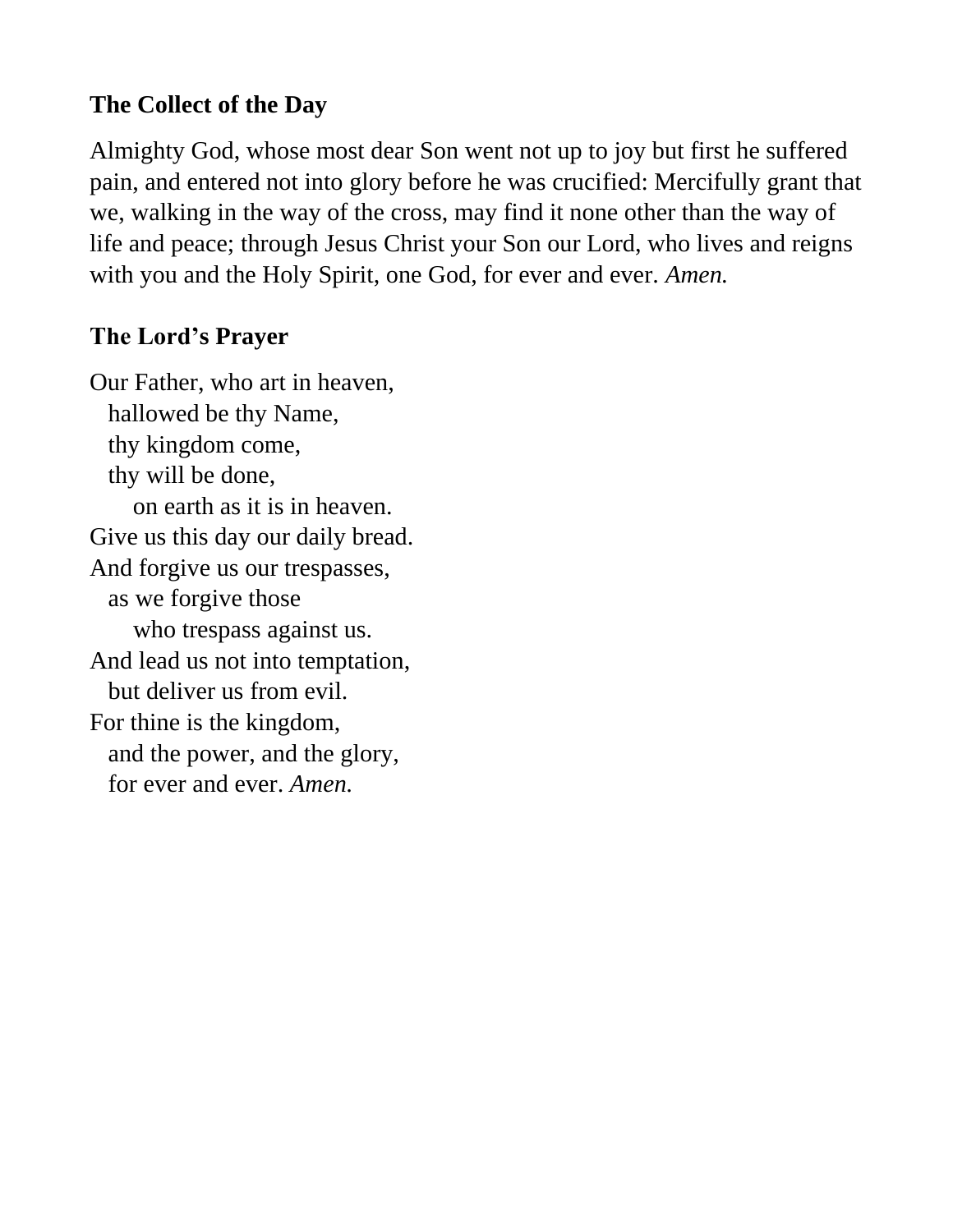# **Tuesday in Holy Week**

Add to your place set apart for Holy Week something that will grow, like a seed or a grain or even a bean.

#### **Psalm 71:5-6 5**

For you are my hope, O Lord God, \* my confidence since I was young. I have been sustained by you ever since I was born; from my mother's womb you have been my strength; \* my praise shall be always of you.

#### **A Reading John 12:20-26, 36**

Among those who went up to worship at the festival were some Greeks. They came to Philip, who was from Bethsaida in Galilee, and said to him, "Sir, we wish to see Jesus." Philip went and told Andrew; then Andrew and Philip went and told Jesus. Jesus answered them, "The hour has come for the Son of Man to be glorified. Very truly, I tell you, unless a grain of wheat falls into the earth and dies, it remains just a single grain; but if it dies, it bears much fruit. Those who love their life lose it, and those who hate their life in this world will keep it for eternal life. Whoever serves me must follow me, and where I am, there will my servant be also. Whoever serves me, the Father will honor. After Jesus had said this, he departed and hid from them.

#### **Having read this, think on these things:**

What is dying inside of you, and what is growing? What in our world is changing, and how can Jesus be our hope in the midst of this time?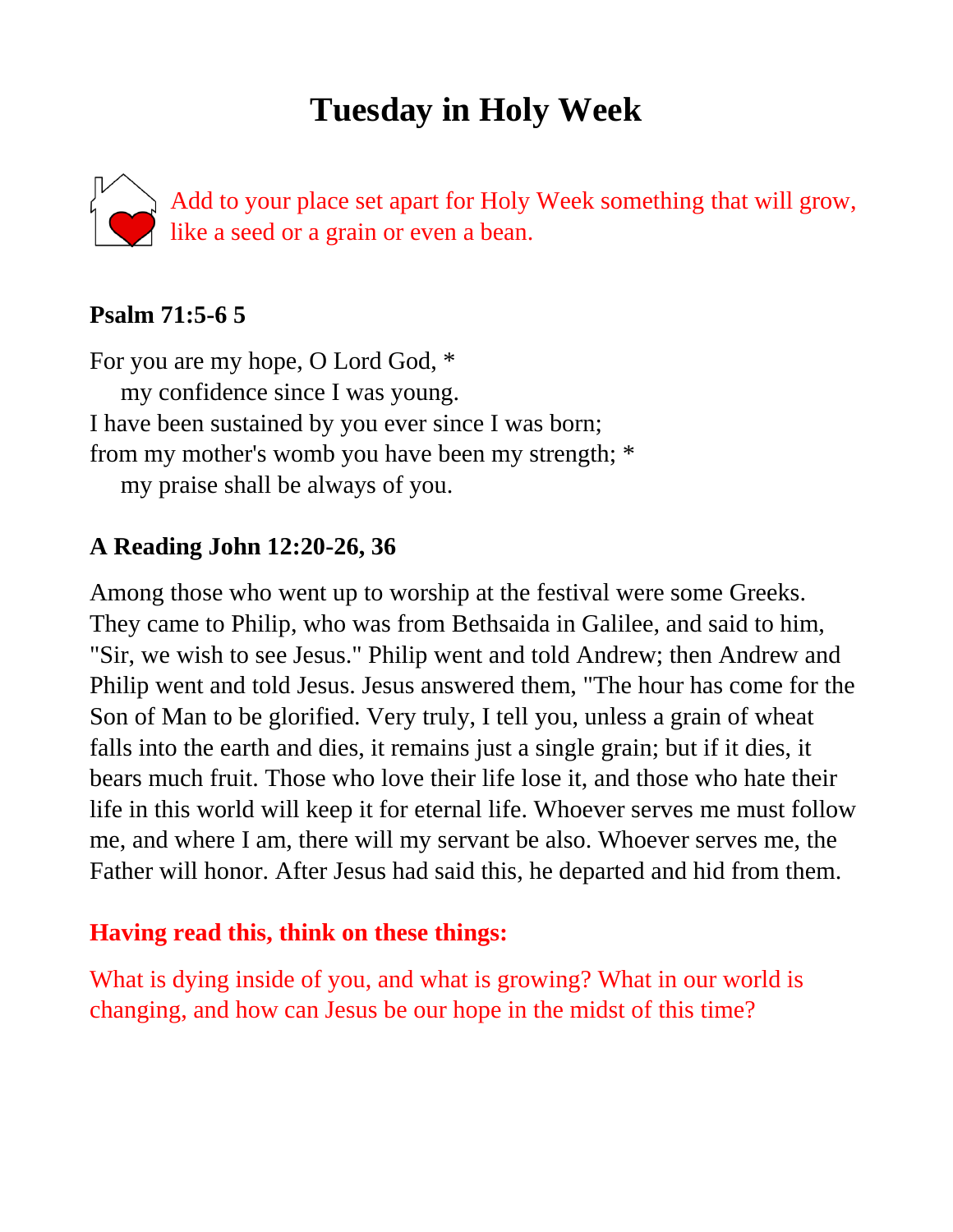#### **The Collect of the Day**

O God, by the passion of your blessed Son you made an instrument of shameful death to be for us the means of life: Grant us so to glory in the cross of Christ, that we may gladly suffer shame and loss for the sake of your Son our Savior Jesus Christ; who lives and reigns with you and the Holy Spirit, one God, for ever and ever. *Amen.*

## **The Lord's Prayer**

Our Father, who art in heaven, hallowed be thy Name, thy kingdom come, thy will be done, on earth as it is in heaven. Give us this day our daily bread. And forgive us our trespasses, as we forgive those who trespass against us. And lead us not into temptation, but deliver us from evil. For thine is the kingdom, and the power, and the glory, for ever and ever. *Amen.*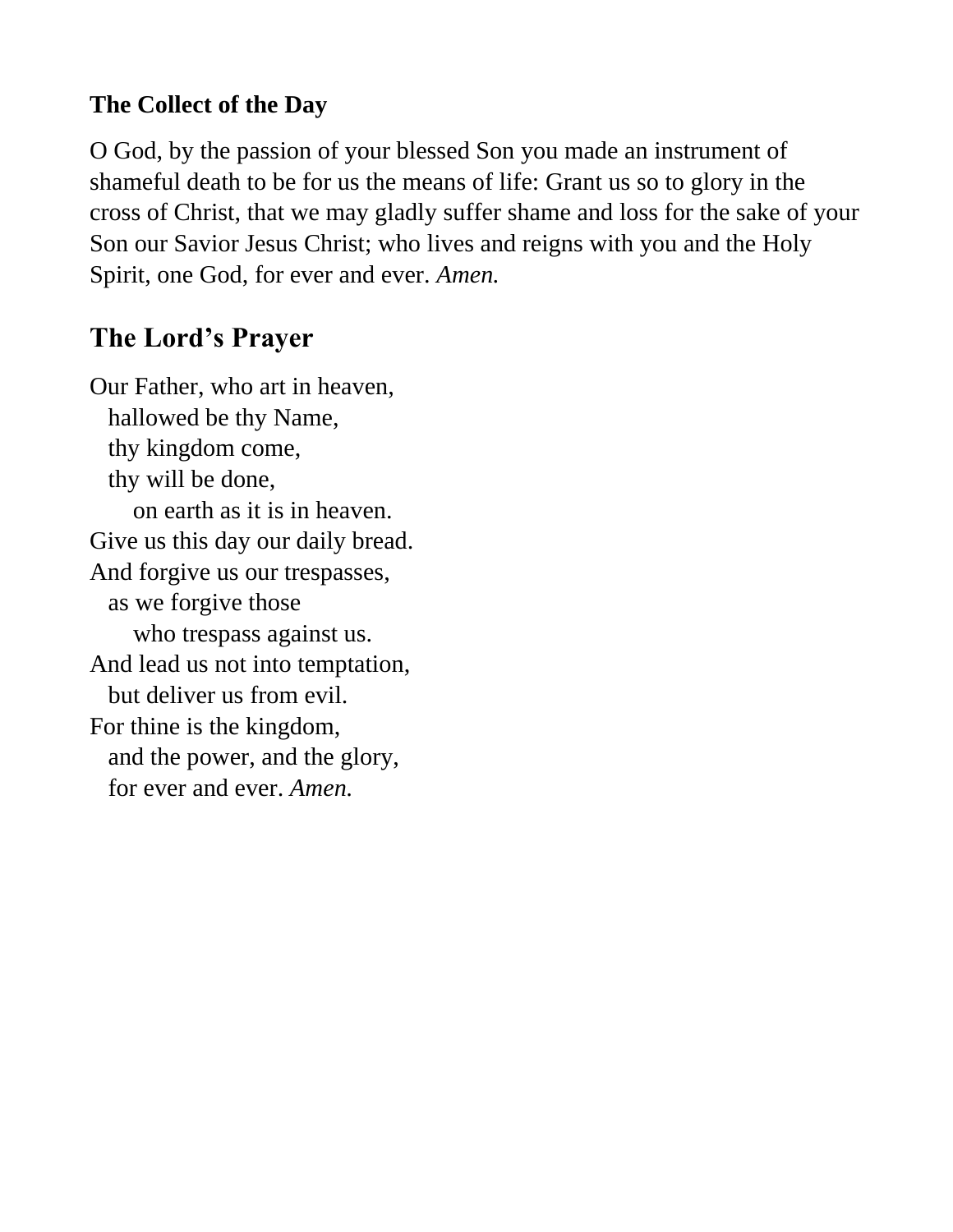# **Wednesday in Holy Week**



### **Psalm 70:5-6 5**

But as for me, I am poor and needy; \* come to me speedily, O God. You are my helper and my deliverer;  $*$ O Lord, do not tarry.

#### **A Reading John 13:21-30**

At supper with his friends, Jesus was troubled in spirit, and declared, "Very truly, I tell you, one of you will betray me." The disciples looked at one another, uncertain of whom he was speaking. One of his disciples-- the one whom Jesus loved--was reclining next to him; Simon Peter therefore motioned to him to ask Jesus of whom he was speaking. So while reclining next to Jesus, he asked him, "Lord, who is it?" Jesus answered, "It is the one to whom I give this piece of bread when I have dipped it in the dish." So when he had dipped the piece of bread, he gave it to Judas son of Simon Iscariot. After he received the piece of bread, Satan entered into him. Jesus said to him, "Do quickly what you are going to do." Now no one at the table knew why he said this to him. Some thought that, because Judas had the common purse, Jesus was telling him, "Buy what we need for the festival"; or, that he should give something to the poor. So, after receiving the piece of bread, he immediately went out. And it was night.

#### **Having read this, think on these things:**

How is money used to glorify God? When is it used and it does not glorify God? What do you imagine Jesus was feeling and thinking on this day?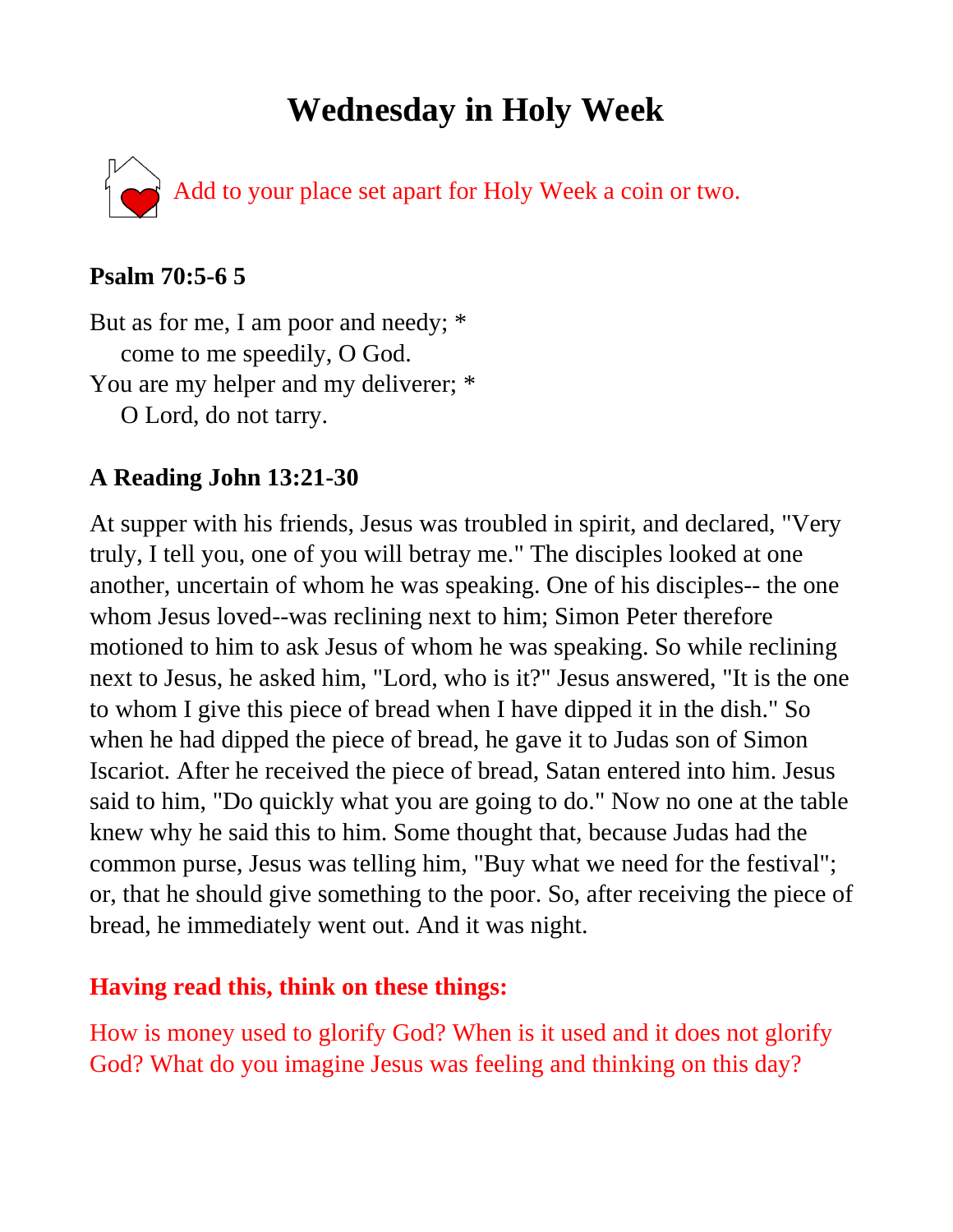#### **The Collect of the Day**

Lord God, whose blessed Son our Savior gave his body to be whipped and his face to be spit upon: Give us grace to accept joyfully the sufferings of the present time, confident of the glory that shall be revealed; through Jesus Christ your Son our Lord, who lives and reigns with you and the Holy Spirit, one God, for ever and ever. *Amen.*

## **The Lord's Prayer**

Our Father, who art in heaven, hallowed be thy Name, thy kingdom come, thy will be done, on earth as it is in heaven. Give us this day our daily bread. And forgive us our trespasses, as we forgive those who trespass against us. And lead us not into temptation, but deliver us from evil. For thine is the kingdom, and the power, and the glory, for ever and ever. *Amen.*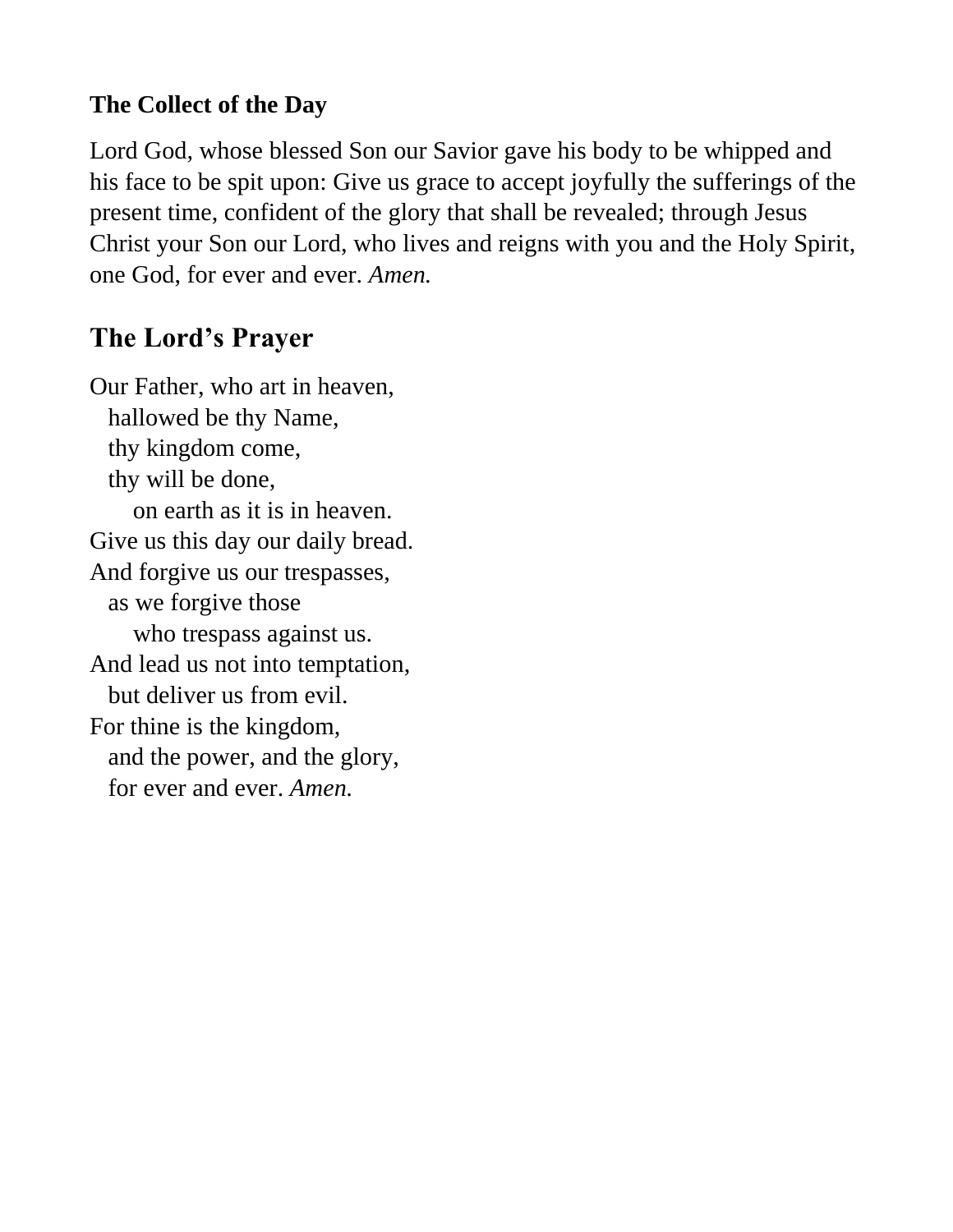# **Thursday in Holy Week Maundy Thursday**

Maundy Thursday gets its name from the Latin word Mandatum, meaning "commandment," and it is Jesus' final commandment to his followers in John's Gospel, "Love one another as I have loved you," that we remember today. The washing of feet, which has its origins in the Gospel according to St. John, is one of the most ancient and universal rites in the Christian Church. It is a reminder of the humility necessary to be ministers with one another. On Maundy Thursday we also remember the last supper that Jesus ate with his friends, which has become for us the Holy Eucharist. This year, we can remember the last time we received Holy Communion, and look again to receive this gift, together, in the future. This prayer from Teresa of Avila (1515-1582) describes the heart of Maundy Thursday

> *Christ has no body now on earth but yours; no hands but yours; no feet but yours. Yours are the eyes through which the compassion of Christ must look out on the world. Yours are the feet with which He is to go about doing good. Yours are the hands with which He is to bless His people.*

Add to your place set apart for Holy Week a bowl of water and a clean washcloth.

Maundy Thursday is offered in the evening as you are eating your evening meal. Begin the prayers before you start to eat, sitting down.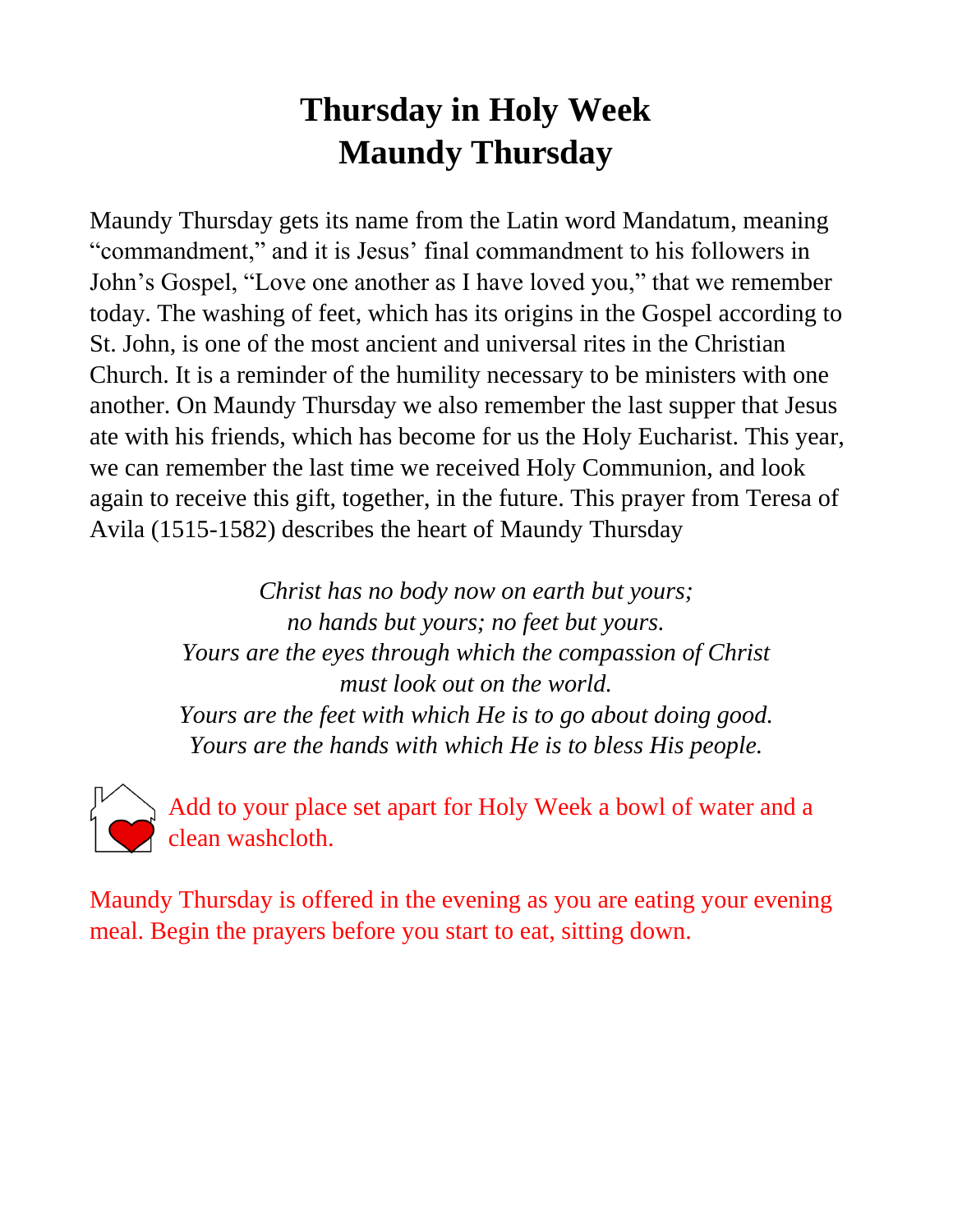## **Psalm 116:15-17 15**

I will offer you the sacrifice of thanksgiving \* and call upon the Name of the Lord. I will fulfill my vows to the Lord \* in the presence of all his people, In the courts of the Lord's house, \* in the midst of you, O Jerusalem.

### **The Collect of the Day**

Almighty Father, whose dear Son, on the night before he suffered, instituted the Sacrament of his Body and Blood. Mercifully grant that we may, when the time comes, receive it thankfully in remembrance of Jesus Christ our Lord, who in these holy mysteries gives us a pledge of eternal life; and who now lives and reigns with you and the Holy Spirit, one God, for ever and ever. *Amen.*

#### **The Reading**

Now before the festival of the Passover, Jesus knew that his hour had come to depart from this world and go to the Father. Having loved his own who were in the world, he loved them to the end. The devil had already put it into the heart of Judas son of Simon Iscariot to betray him. And during supper Jesus, knowing that the Father had given all things into his hands, and that he had come from God and was going to God, got up from the table, took off his outer robe, and tied a towel around himself. Then he poured water into a basin and began to wash the disciples' feet and to wipe them with the towel that was tied around him. He came to Simon Peter, who said to him, "Lord, are you going to wash my feet?" Jesus answered, "You do not know now what I am doing, but later you will understand." Peter said to him, "You will never wash my feet." Jesus answered, "Unless I wash you, you have no share with me." Simon Peter said to him, "Lord, not my feet only but also my hands and my head!" Jesus said to him, "One who has bathed does not need to wash, except for the feet, but is entirely clean. And you are clean, though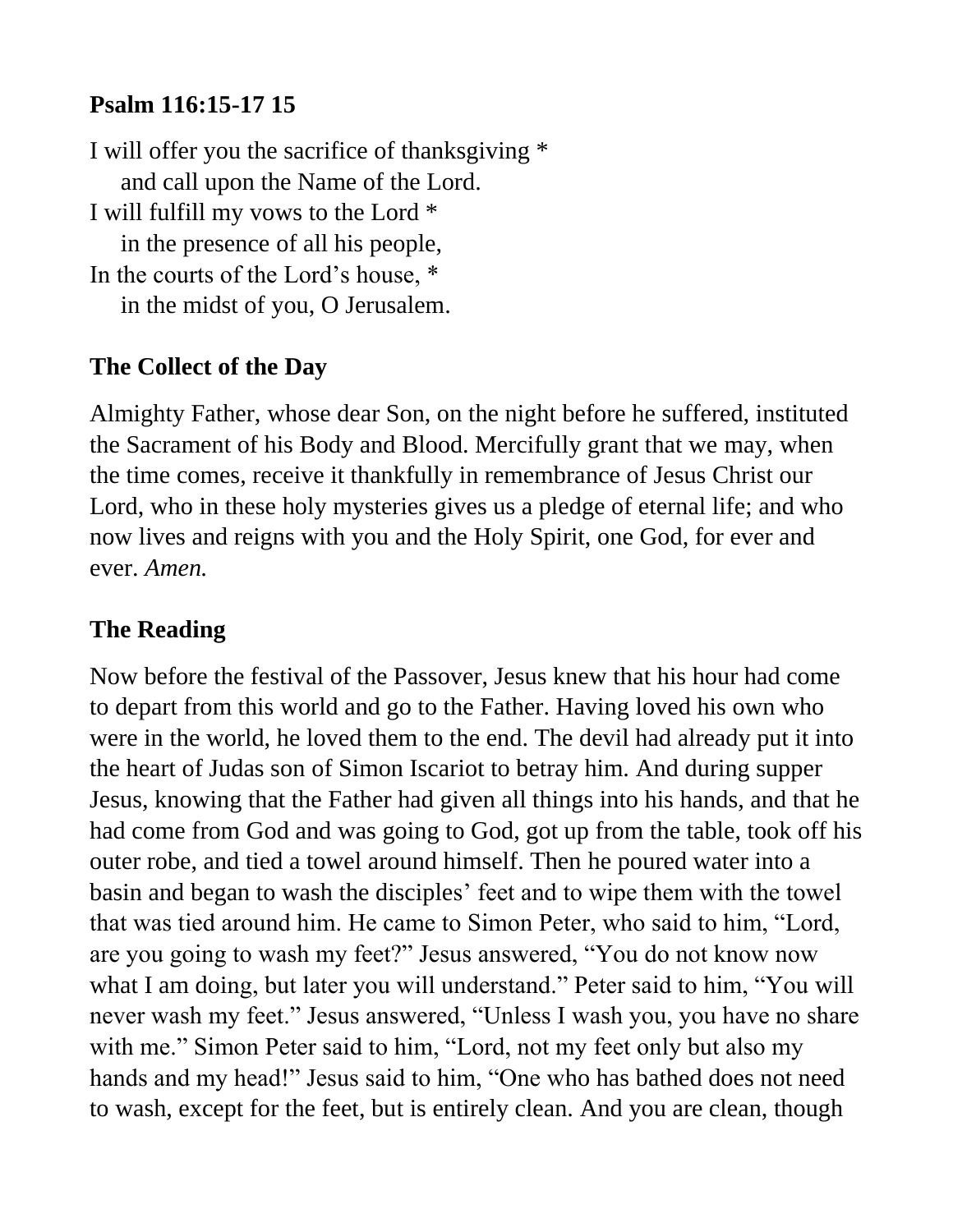not all of you." For he knew who was to betray him; for this reason he said, "Not all of you are clean." After he had washed their feet, had put on his robe, and had returned to the table, he said to them, "Do you know what I have done to you? You call me Teacher and Lord—and you are right, for that is what I am. So if I, your Lord and Teacher, have washed your feet, you also ought to wash one another's feet. For I have set you an example, that you also should do as I have done to you. Very truly, I tell you, servants are not greater than their master, nor are messengers greater than the one who sent them. If you know these things, you are blessed if you do them. Now the Son of Man has been glorified, and God has been glorified in him. If God has been glorified in him, God will also glorify him in himself and will glorify him at once. Little children, I am with you only a little longer. You will look for me; and as I said to the Jews so now I say to you, 'Where I am going, you cannot come.' I give you a new commandment, that you love one another. Just as I have loved you, you also should love one another. By this everyone will know that you are my disciples, if you have love for one another."

Any of these blessings that are appropriate are prayed over the meal. When the meal is served, if you are eating with others, it is good to serve one another. If you are eating alone, you are in the presence of Jesus.

#### **Over Wine**

Blessed are you, O Lord our God, Ruler of the universe. You create the fruit of the vine; and you refresh us with the cup of salvation in the Blood of your Son Jesus Christ. May the time come quickly when we can share that cup again, even as you are with us now in our very thirst for you. Glory to you for ever and ever. *Amen.*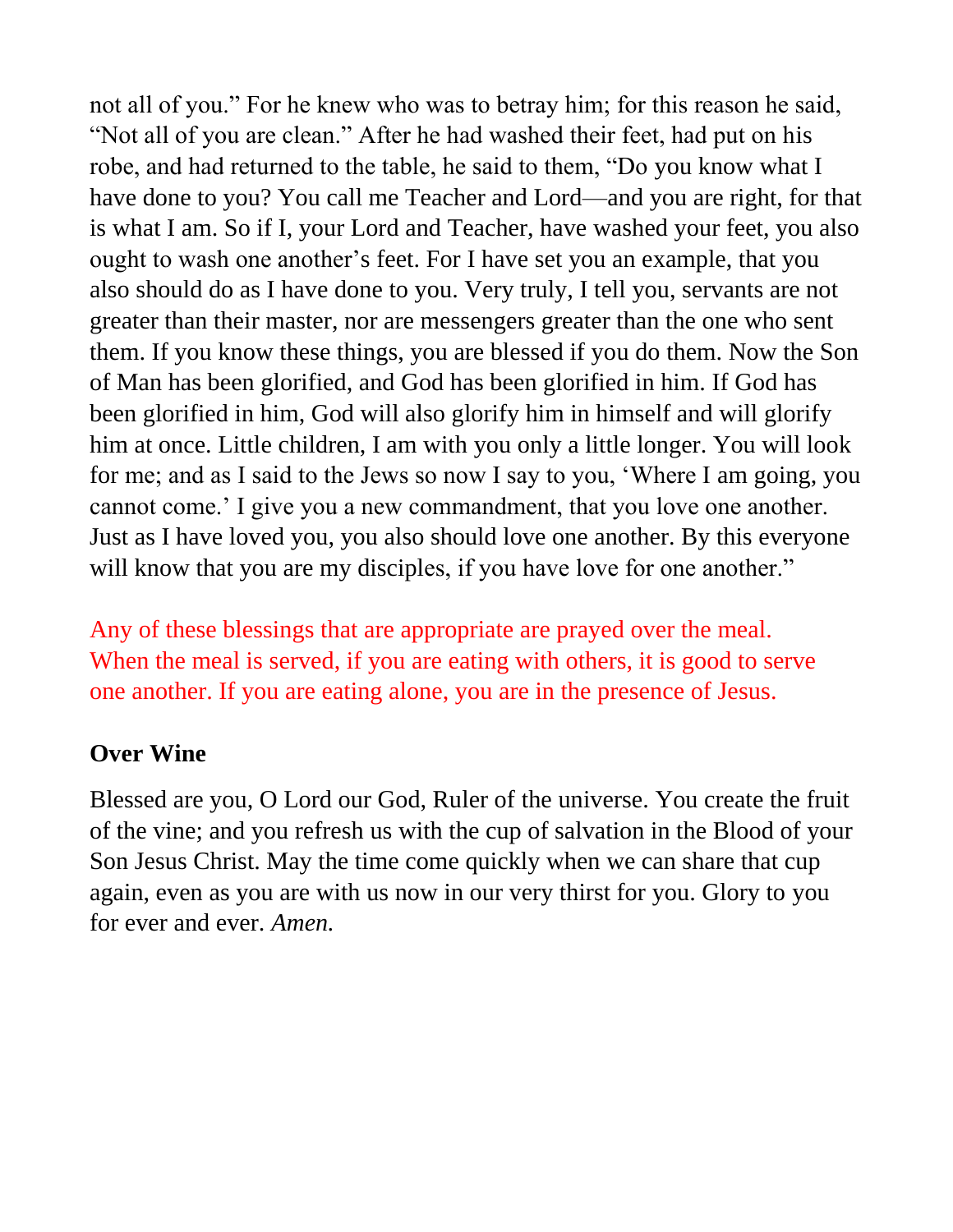## **Over Bread**

Blessed are you, O Lord our God, Ruler of the universe. You bring forth bread from the earth; and you have fed us on our way with the bread of life in the Body of your Son Jesus Christ. Let us be fed again soon with that bread of life. And as grain scattered upon the earth is gathered into one loaf, so gather your Church in every place into the kingdom of your Son. To you be glory and power for ever and ever. *Amen.*

### **Over the Other Foods**

Blessed are you, O Lord our God, Ruler of the universe. You have blessed the earth to bring forth food to satisfy our hunger. Let this food strengthen us in the fast that is before us, that following our Savior in the way of the cross, we may come to the joy of his resurrection. For yours is the kingdom and the power and the glory, now and for ever. *Amen.*

Now you may eat the meal you have blessed.

When you are finished with the meal use these words:

The Lord Jesus, after he had supped with his disciples and had washed their feet, said to them, "Do you know what I, your Lord and Master, have done to you? I have given you an example, that you should do as I have done."

*Peace is my last gift to you, my own peace I now leave with you; peace which the world cannot give, I give to you. I give you a new commandment: Love one another as I have loved you.* 

*Peace is my last gift to you, my own peace I now leave with you; peace which the world cannot give, I give to you. By this shall the world know that you are my disciples: That you have love for one another.* 

*Peace is my last gift to you, my own peace I now leave with you; peace which the world cannot give, I give to you.*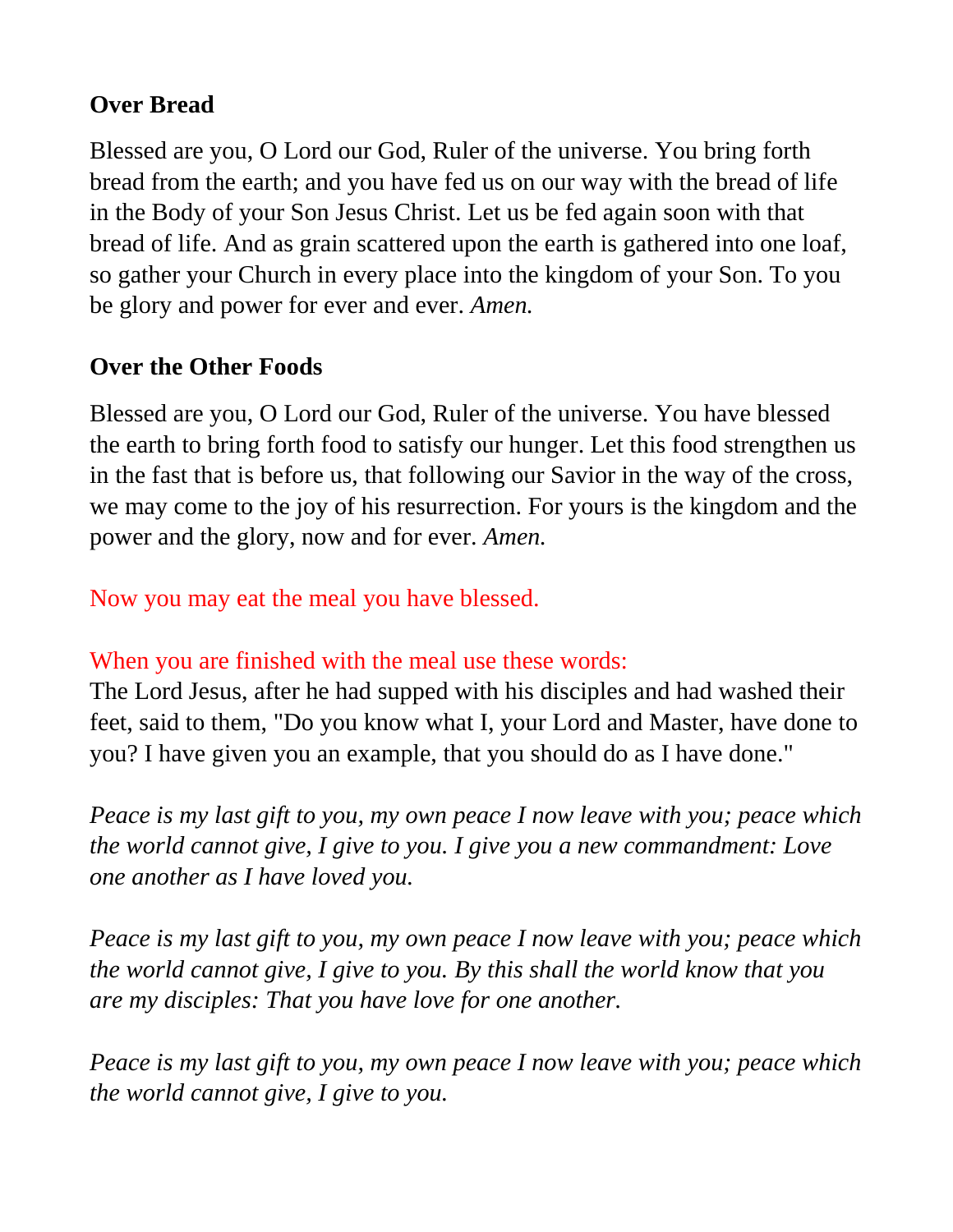If you are with others, you may wash each other's feet gently with the water and clean cloth, or use a larger basin and warm water. If you are alone, use the clean cloth to gently wash your hands. You may also choose to symbolically wash the cross on your table—a sign of the body of Christ.

You may also consider how you are called to service, now and in the future.

The washing of feet is a sign of humble service. In the face of suffering and death with which the world is filled, God's word of service comes to us. Even when we cannot meet for the holy supper together, the words of Jesus draw us together as we love the world—to serve for the reconciliation of all.

#### **The Prayers**

Pray for the world and for those deep in your heart, aloud or in the silence of your heart.

## **The Lord's Prayer**

Our Father, who art in heaven, hallowed be thy Name, thy kingdom come, thy will be done, on earth as it is in heaven. Give us this day our daily bread. And forgive us our trespasses, as we forgive those who trespass against us. And lead us not into temptation, but deliver us from evil. For thine is the kingdom, and the power, and the glory, for ever and ever. *Amen.*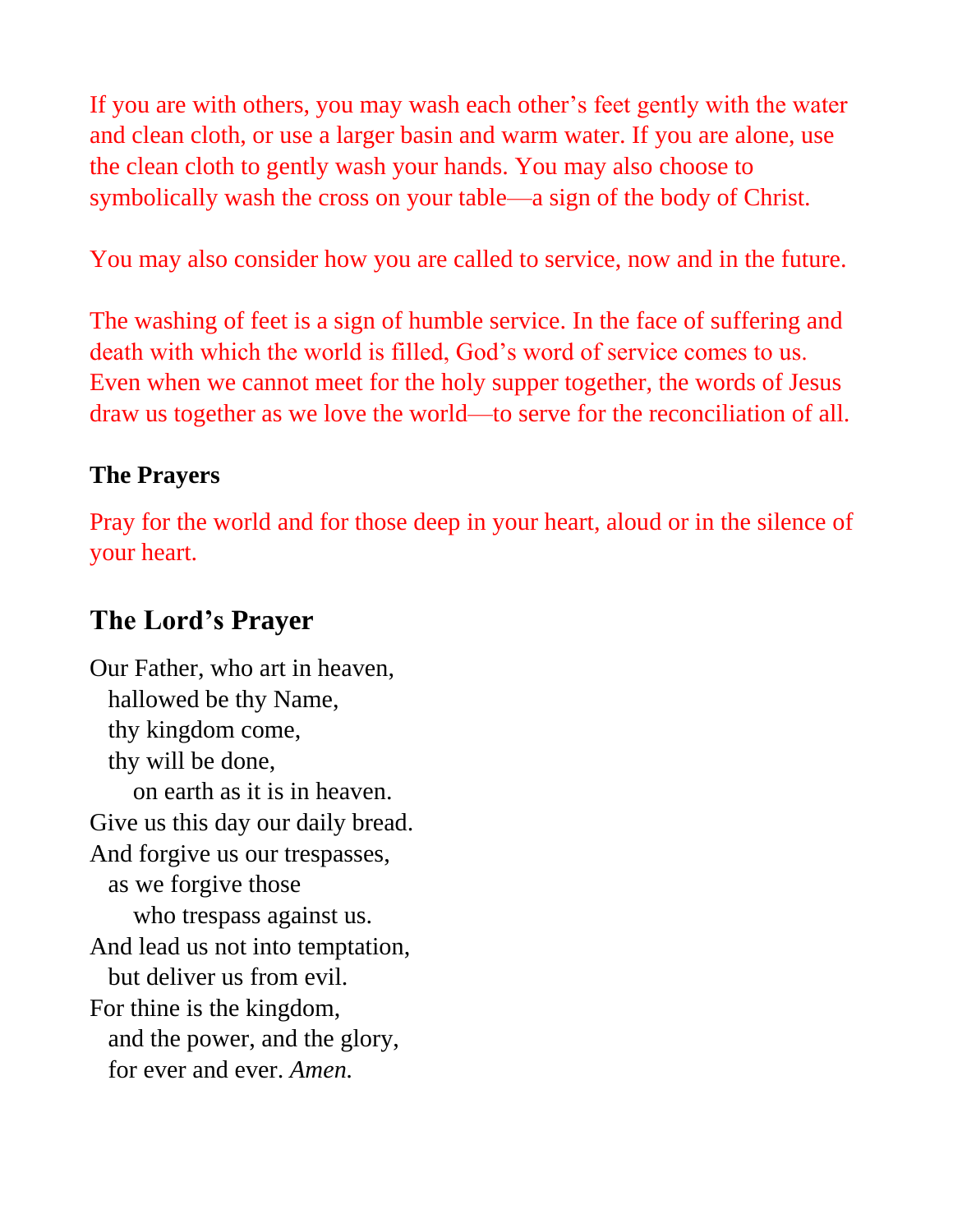### **Closing Prayer**

O God of the crucified and risen One, from whom no trial or trouble can separate us: you feed us with your Word and soothe us with your Spirit, closer to us than breath itself. Make us glad this night for the life of your servant Jesus; Make us servants of all for the sake of Jesus; who for our sake gave his life for the salvation of all. In the Name of Jesus, your Son, our Lord. *Amen.*

After this prayer, gently remove everything except the cross from your place set apart for Holy Week.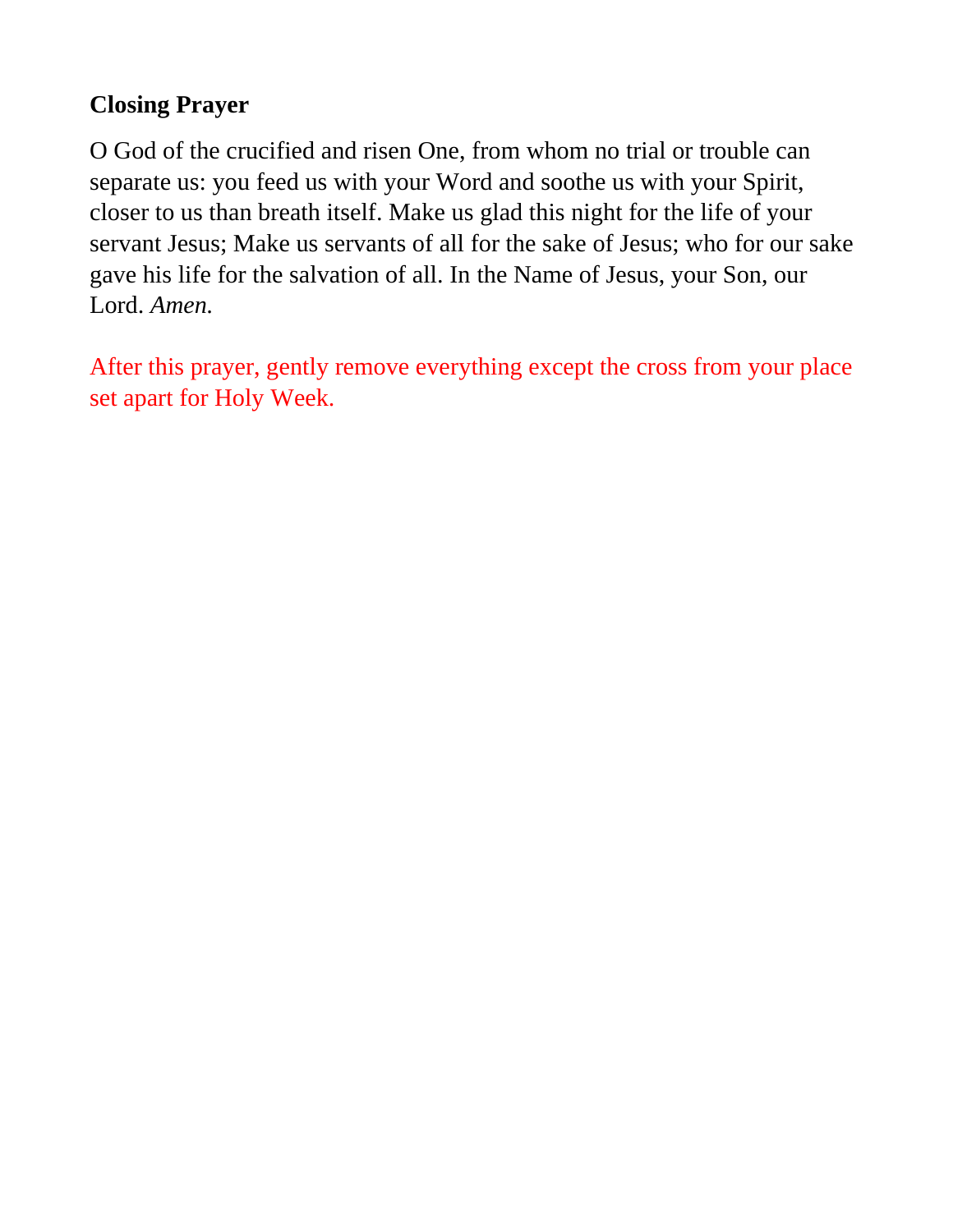# **Friday in Holy Week Good Friday**

Good Friday is the most solemn day of the Church Year. Elements of the liturgy date to the 4th century practices of Jerusalem, which moved among the actual places of the events of Jesus's last week. Much of what we know of Holy Week comes from the account of a woman named Egeria, widely regarded to be the author of a detailed account of a pilgrimage to the Holy Land. The long letter, titled Peregrinatio or Itinerarium Egeriae, is addressed to a circle of women at home. Historical details it contains set the journey in the early 380s, making it the earliest of its kind. Many of the acts of Good Friday worship are as Egeria described so long ago.



On Good Friday, begin your prayers by considering the emptiness of the place set apart, with only the cross there. You may want to add your Bible before these prayers.

Blessed be our God *For ever and ever. Amen.*

Almighty God, we pray you graciously to behold this your family, for whom our Lord Jesus Christ was willing to be betrayed, and given into the hands of sinners, and to suffer death upon the cross; who now lives and reigns with you and the Holy Spirit, one God, for ever and ever. *Amen.*

## **Psalm 22: 28-30**

To him alone all who sleep in the earth bow down in worship; \* all who go down to the dust fall before him.

- My soul shall live for him; my descendants shall serve him; \* they shall be known as the Lord's for ever.
- They shall come and make known to a people yet unborn \* the saving deeds that he has done.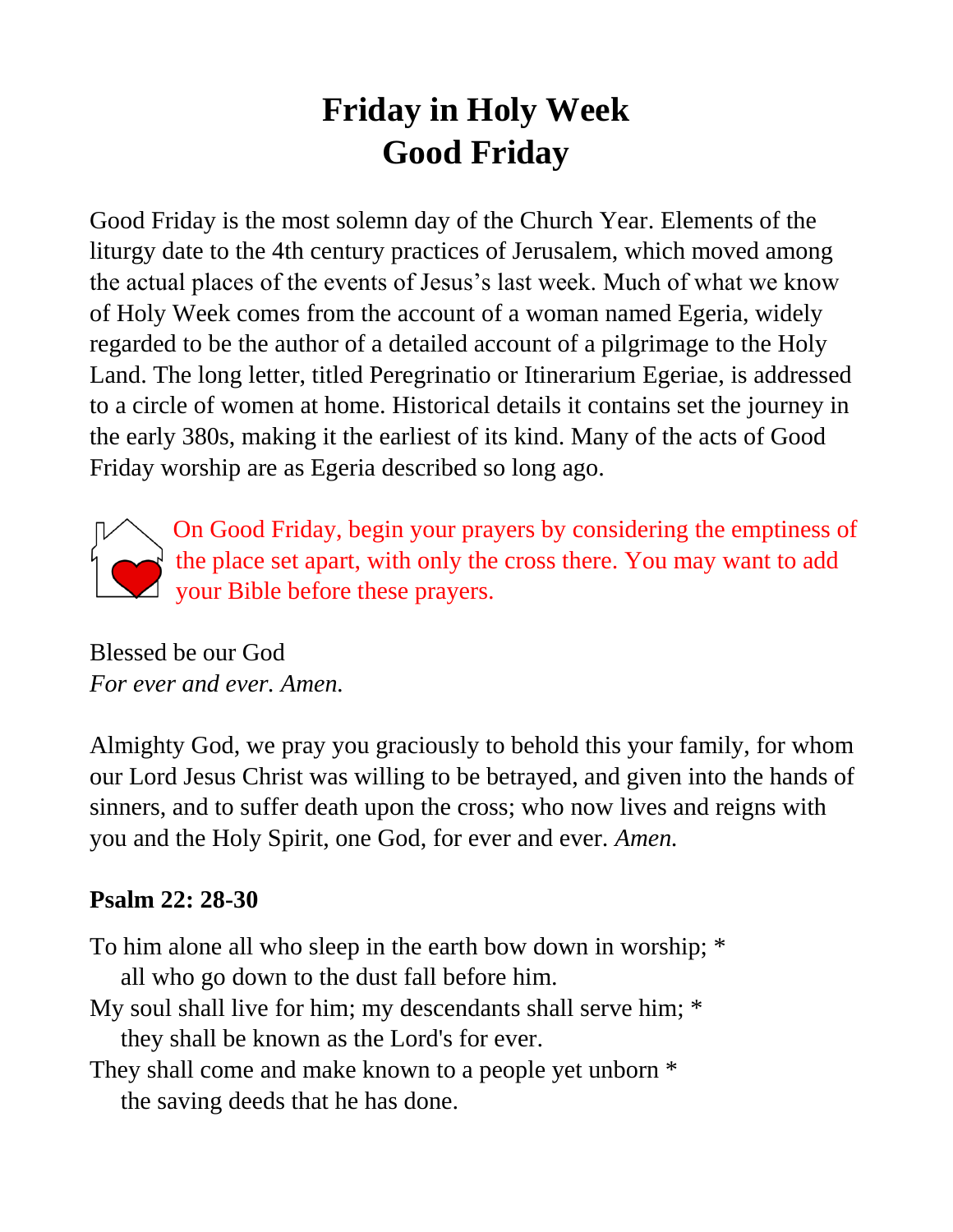Using your own Bible, read this story. It is all right to read from a children's bible if that is appropriate.

Having heard this, consider these things: God shares our sorrow and need and death and yet transforms it to life and salvation and hope. The cross is the great tree of life in which we all may shelter. You may shelter there today. And all those things in all the world that we pray for today, God holds together in him.

## **The Solemn Collects BCP 277**

Our heavenly Father sent his Son into the world, not to condemn the world, but that the world through him might be saved; that all who believe in him might be delivered from the power of sin and death, and become heirs with him of everlasting life.

We pray, therefore, for people everywhere according to their needs.

Let us pray for the holy Catholic Church of Christ throughout the world; For its unity in witness and service For all bishops and other ministers and the people whom they serve For Michael, our Presiding Bishop, and all the people of this diocese For all Christians in this community For those about to be baptized

That God will confirm his Church in faith, increase it in love, and preserve it in peace.

*Almighty and everlasting God, by whose Spirit the whole body of your faithful people is governed and sanctified: Receive our supplications and prayers which we offer before you for all members of your holy Church, that in their vocation and ministry they may truly and devoutly serve you; through our Lord and Savior Jesus Christ. Amen.*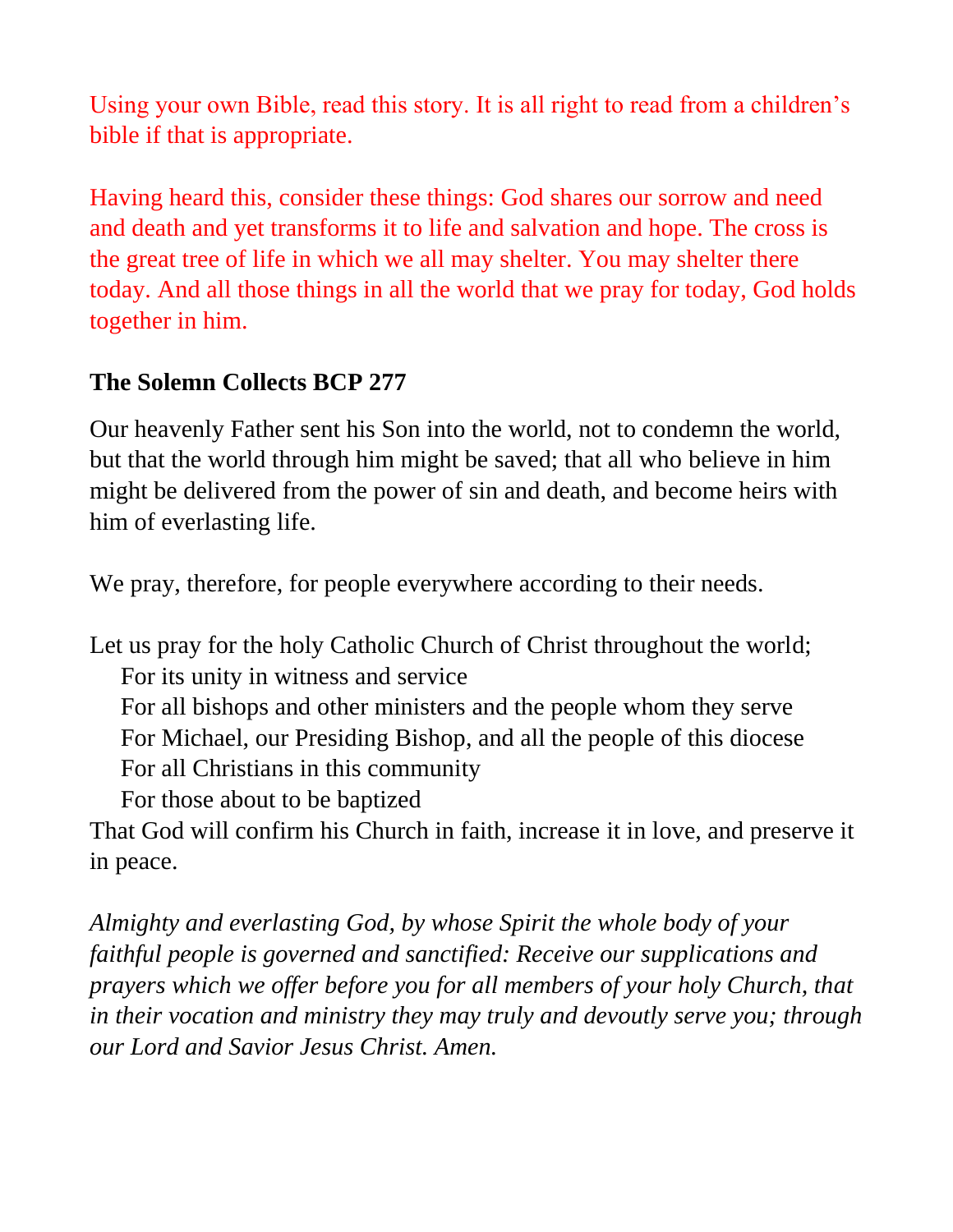Let us pray for all nations and peoples of the earth, and for those in authority among them;

For Donald, the President of the United States

For the Congress and the Supreme Court

For the Members and Representatives of the United Nations

For all who serve the common good

That by God's help they may seek justice and truth, and live in peace and concord.

*Almighty God, kindle, we pray, in every heart the true love of peace, and guide with your wisdom those who take counsel for the nations of the earth; that in tranquility your dominion may increase, until the earth is filled with the knowledge of your love; through Jesus Christ our Lord. Amen.* 

Let us pray for all who suffer and are afflicted in body or in mind; For the hungry and the homeless, the destitute and the oppressed For the sick, the wounded, and the crippled For those in loneliness, fear, and anguish For those who face temptation, doubt, and despair For the sorrowful and bereaved For prisoners and captives, and those in mortal danger

That God in his mercy will comfort and relieve them, and grant them the knowledge of his love, and stir up in us the will and patience to minister to their needs.

*Gracious God, the comfort of all who sorrow, the strength of all who suffer: Let the cry of those in misery and need come to you, that they may find your mercy present with them in all their afflictions; and give us, we pray, the strength to serve them for the sake of him who suffered for us, your Son Jesus Christ our Lord. Amen.*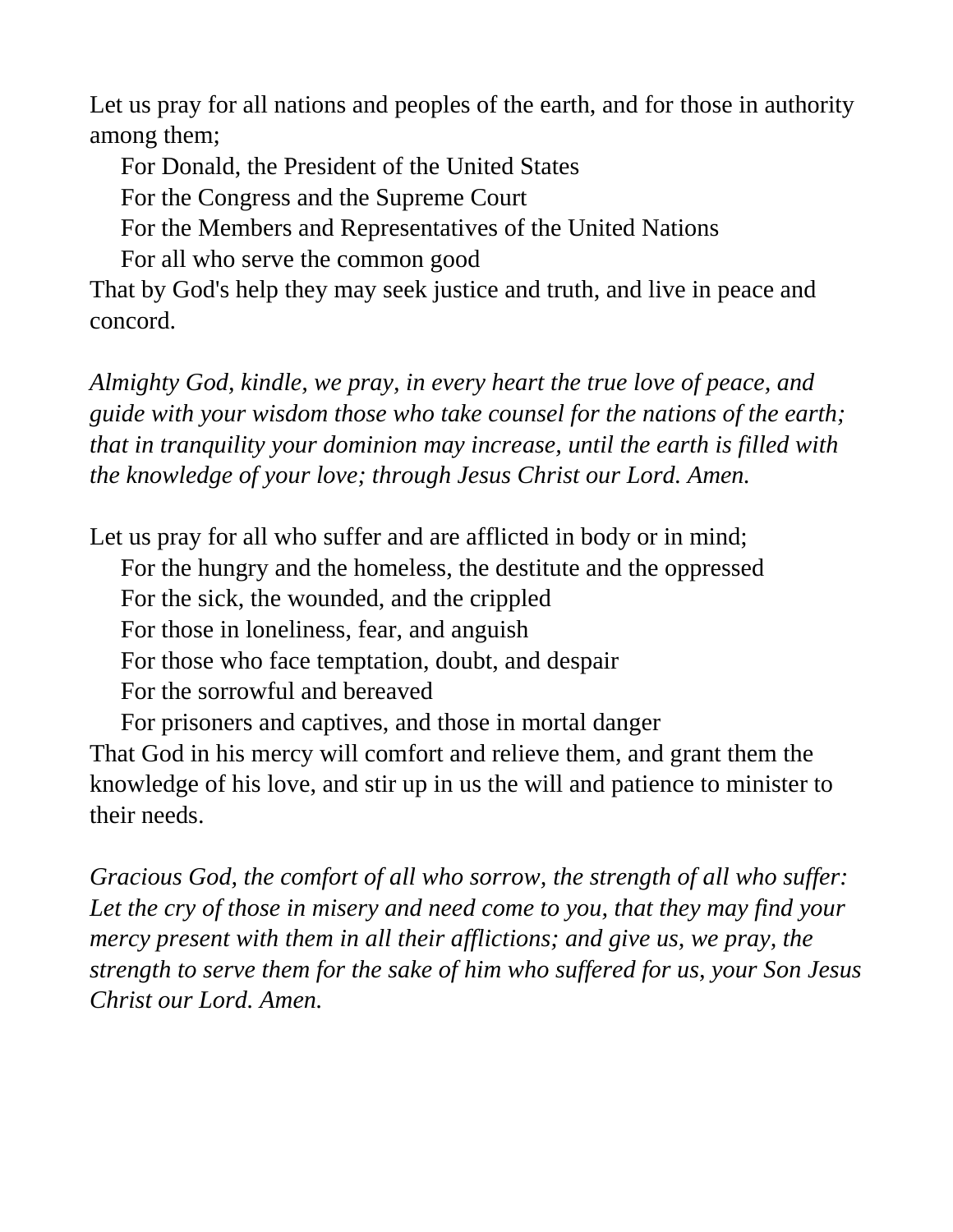Let us pray for all who have not received the Gospel of Christ; For those who have never heard the word of salvation For those who have lost their faith For those hardened by sin or indifference For the contemptuous and the scornful For those who are enemies of the cross of Christ and persecutors of his disciples For those who in the name of Christ have persecuted others

That God will open their hearts to the truth, and lead them to faith and obedience.

*Merciful God, creator of all the peoples of the earth and lover of souls: Have compassion on all who do not know you as you are revealed in your Son Jesus Christ; let your Gospel be preached with grace and power to those who have not heard it; turn the hearts of those who resist it; and bring home to your fold those who have gone astray; that there may be one flock under one shepherd, Jesus Christ our Lord. Amen.* 

Let us commit ourselves to God, and pray for the grace of a holy life, that, with all who have departed this world and have died in the peace of Christ, and those whose faith is known to God alone, we may be accounted worthy to enter into the fullness of the joy of our Lord, and receive the crown of life in the day of resurrection.

O God of unchangeable power and eternal light: Look favorably on your whole Church, that wonderful and sacred mystery; by the effectual working of your providence, carry out in tranquility the plan of salvation; let the whole world see and know that things which were cast down are being raised up, and things which had grown old are being made new, and that all things are being brought to their perfection by him through whom all things were made, your Son Jesus Christ our Lord; who lives and reigns with you, in the unity of the Holy Spirit, one God, for ever and ever. *Amen.*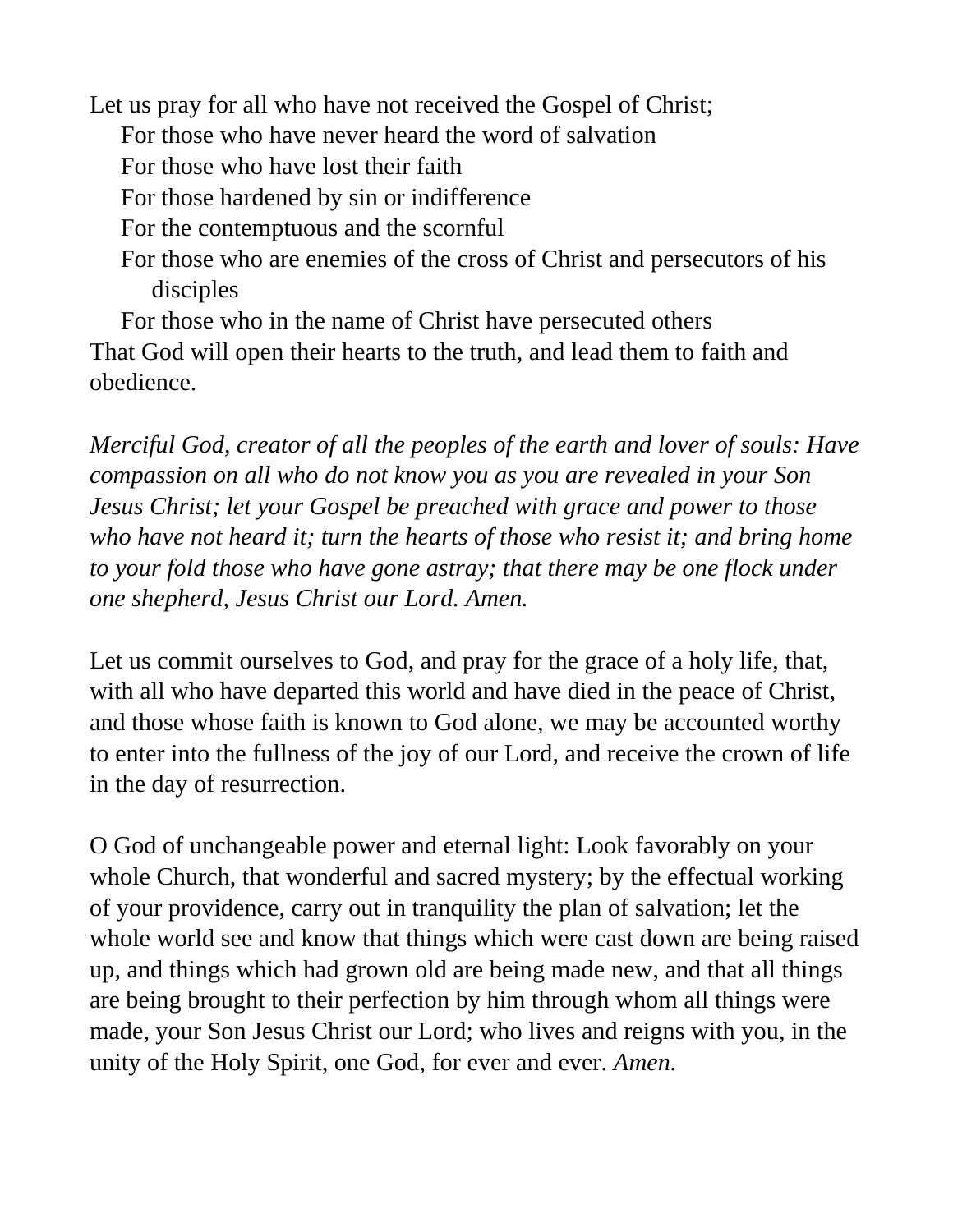The prayers may be ended here using the closing prayer below, or may also include Veneration of the Cross. Veneration is a time of contemplation of the cross, and these words may be used along with silent contemplation.

We glory in your cross, O Lord, *and praise and glorify your holy resurrection; for by virtue of your cross, joy has come to the whole world.* 

May God be merciful to us and bless us, show us the light of his countenance, and come to us.

*Let your ways be known upon earth, your saving health among all nations.*

Let the peoples praise you, O God; let all the peoples praise you.

*We glory in your cross, O Lord, and praise and glorify your holy resurrection; for by virtue of your cross, joy has come to the whole world.* 

#### **Closing Prayer**

Jesus Christ, Son of the living God, we pray you to set your passion, cross, and death between your judgment and our souls, now and in the hour of our death. Give mercy and grace to the living; pardon and rest to the dead; to your holy Church peace and concord; and to us sinners everlasting life and glory; for with the Father and Holy Spirit you live and reign, one God, now and for ever. *Amen.*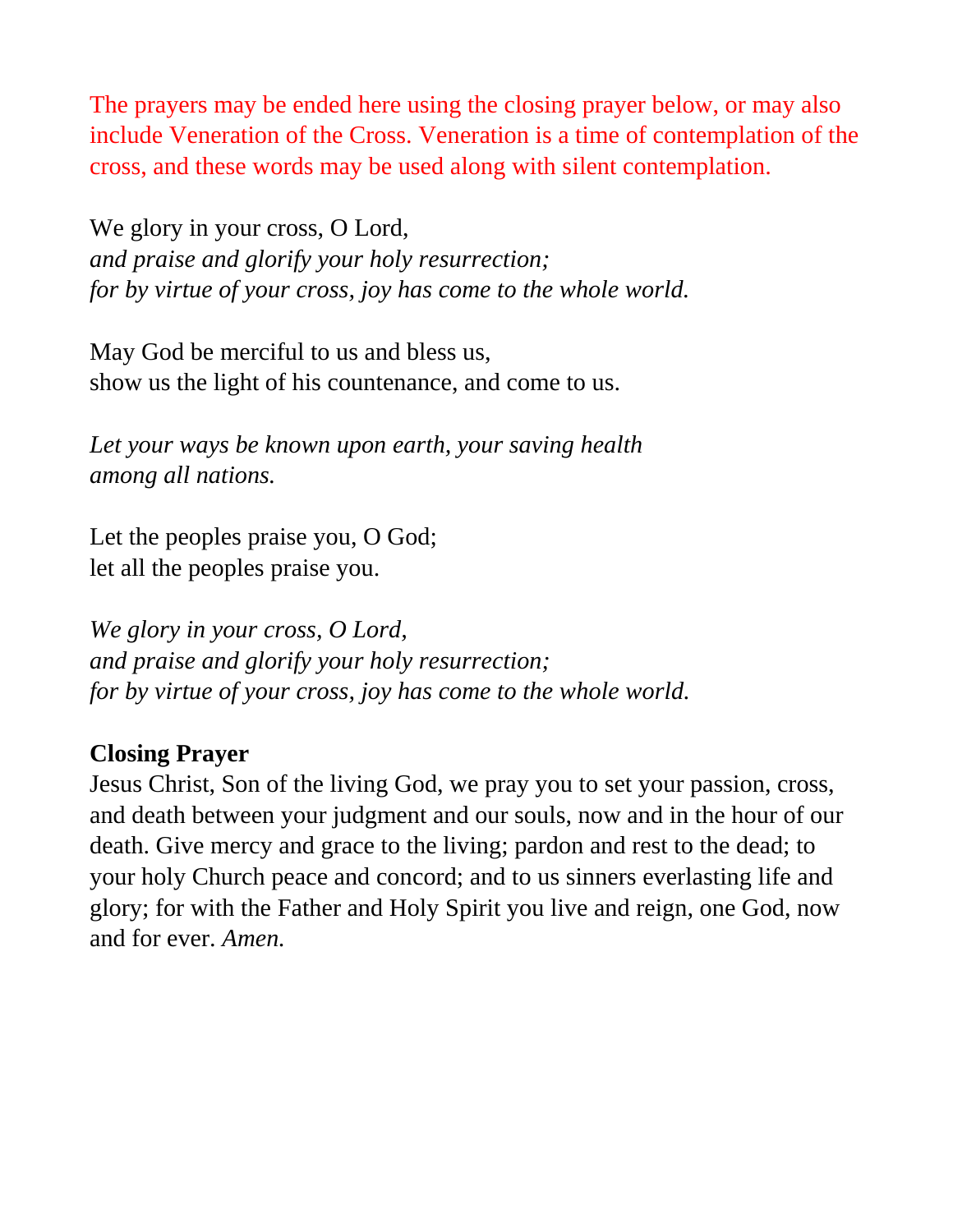# **Saturday in Holy Week Holy Saturday and The Great Vigil**

The day after someone has died is disorienting. After Good Friday, Saturday dawns, and we wonder what is to come of this person, Jesus. The Church also prepares for the joy of Easter on this day.

The Great Vigil uses the symbols of life and earth: fire, water, bread, wine. We use the power of sacred story to remember that we are the people of God and God works in us and through us in the world. The vigil is a night that begins in darkness, in the shadow of death. But death is not the final word, in Christ, so we kindle a fire as a sign that the love of God is deeper and stronger than death. *Nothing can separate us from the love of God in Christ Jesus (Romans 8:39).*

In the light of the fire and candles, we take the journey of the stories of scripture, woven into the stories of our own lives. Then we journey again through the gift of baptism, remembering our own, remembering the promises of baptism. At last, with joyful song and peace in our hearts, we proclaim the Resurrection of Christ, and look forward to when we will, in the future, again be gathered around God's table.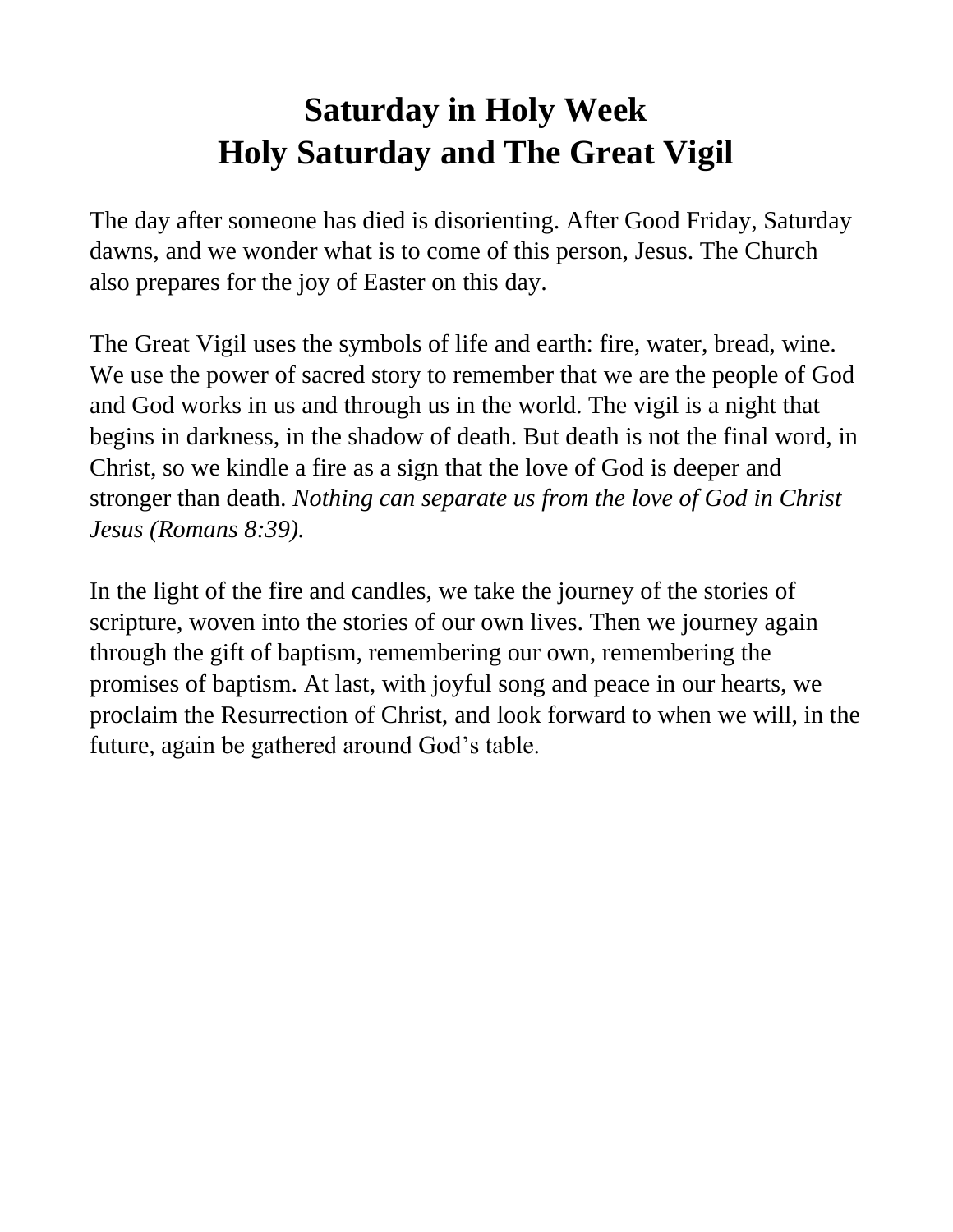# **Holy Saturday Morning**



In preparation for this evening, place some joyful symbols on the place set apart in your home, three or four of them, including a new, unlit, candle (if you have one available), a flower or an image of flowers.

O God, Creator of heaven and earth: Grant that, as the crucified body of your dear Son was laid in the tomb and rested on this holy Sabbath, so we may await with him the coming of the third day, and rise with him to newness of life; who now lives and reigns with you and the Holy Spirit, one God, for ever and ever. *Amen.*

## **Psalm 31:1-2**

In you, O Lord, have I taken refuge; let me never be put to shame; \* deliver me in your righteousness.

Incline your ear to me; \*

make haste to deliver me.

## **The Reading John 19:38-42**

After these things, Joseph of Arimathea, who was a disciple of Jesus, though a secret one because of his fear of the Jews, asked Pilate to let him take away the body of Jesus. Pilate gave him permission; so he came and removed his body. Nicodemus, who had at first come to Jesus by night, also came, bringing a mixture of myrrh and aloes, weighing about a hundred pounds. They took the body of Jesus and wrapped it with the spices in linen cloths, according to the burial custom of the Jews. Now there was a garden in the place where he was crucified, and in the garden there was a new tomb in which no one had ever been laid. And so, because it was the Jewish day of Preparation, and the tomb was nearby, they laid Jesus there.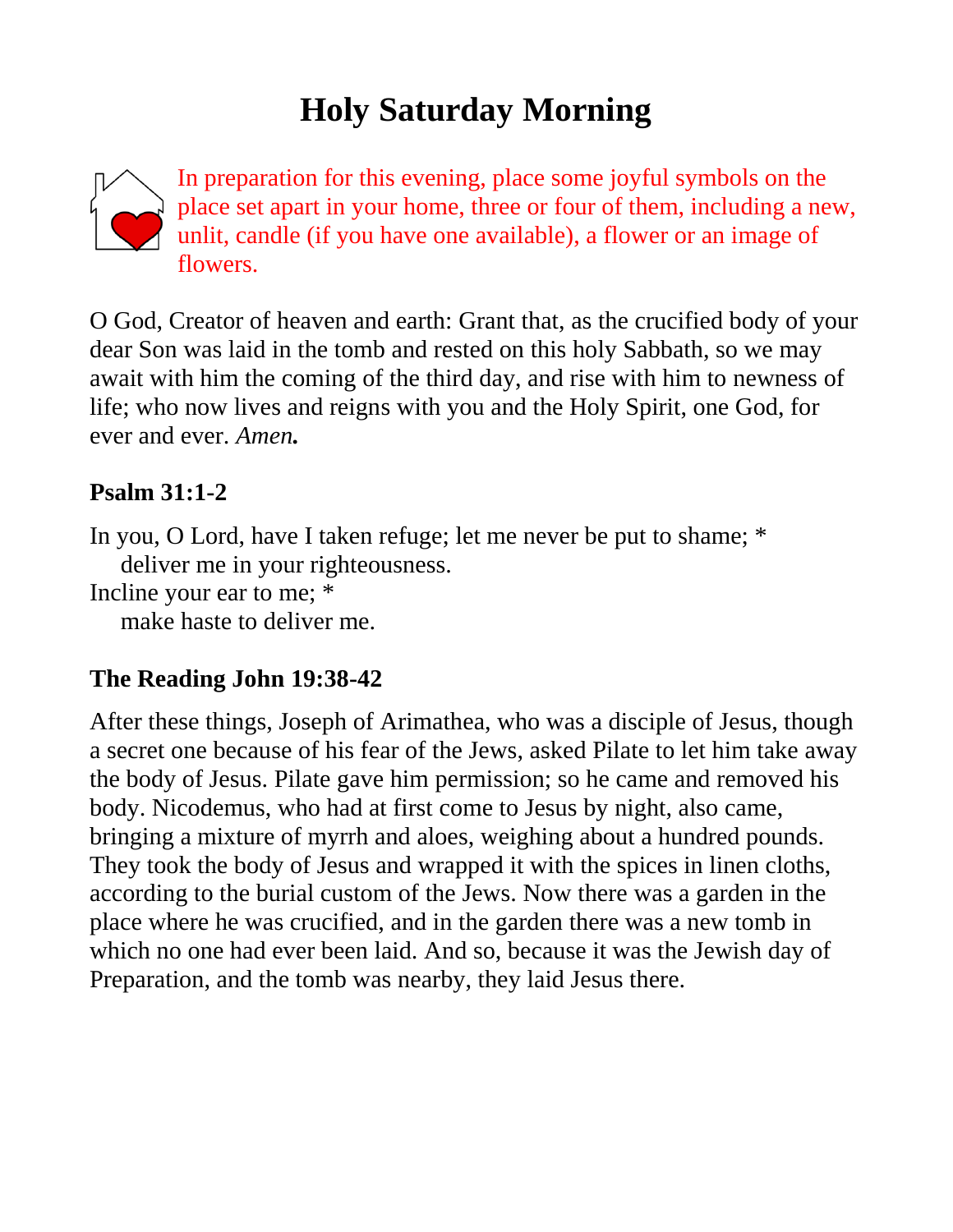#### **The Prayers**

Please offer the prayers of your heart with each petition.

We pray for the Universal Church, its members, and its mission... The Nation and all in authority… The welfare of the world… The concerns of the local community… Those who suffer and those in any trouble… The departed…

## **The Lord's Prayer**

Our Father, who art in heaven, hallowed be thy Name, thy kingdom come, thy will be done, on earth as it is in heaven. Give us this day our daily bread. And forgive us our trespasses, as we forgive those who trespass against us. And lead us not into temptation, but deliver us from evil. For thine is the kingdom, and the power, and the glory, for ever and ever. *Amen.*

#### **The Grace**

The almighty and merciful Lord, Father, Son, and Holy Spirit, bless us and keep us. *Amen*.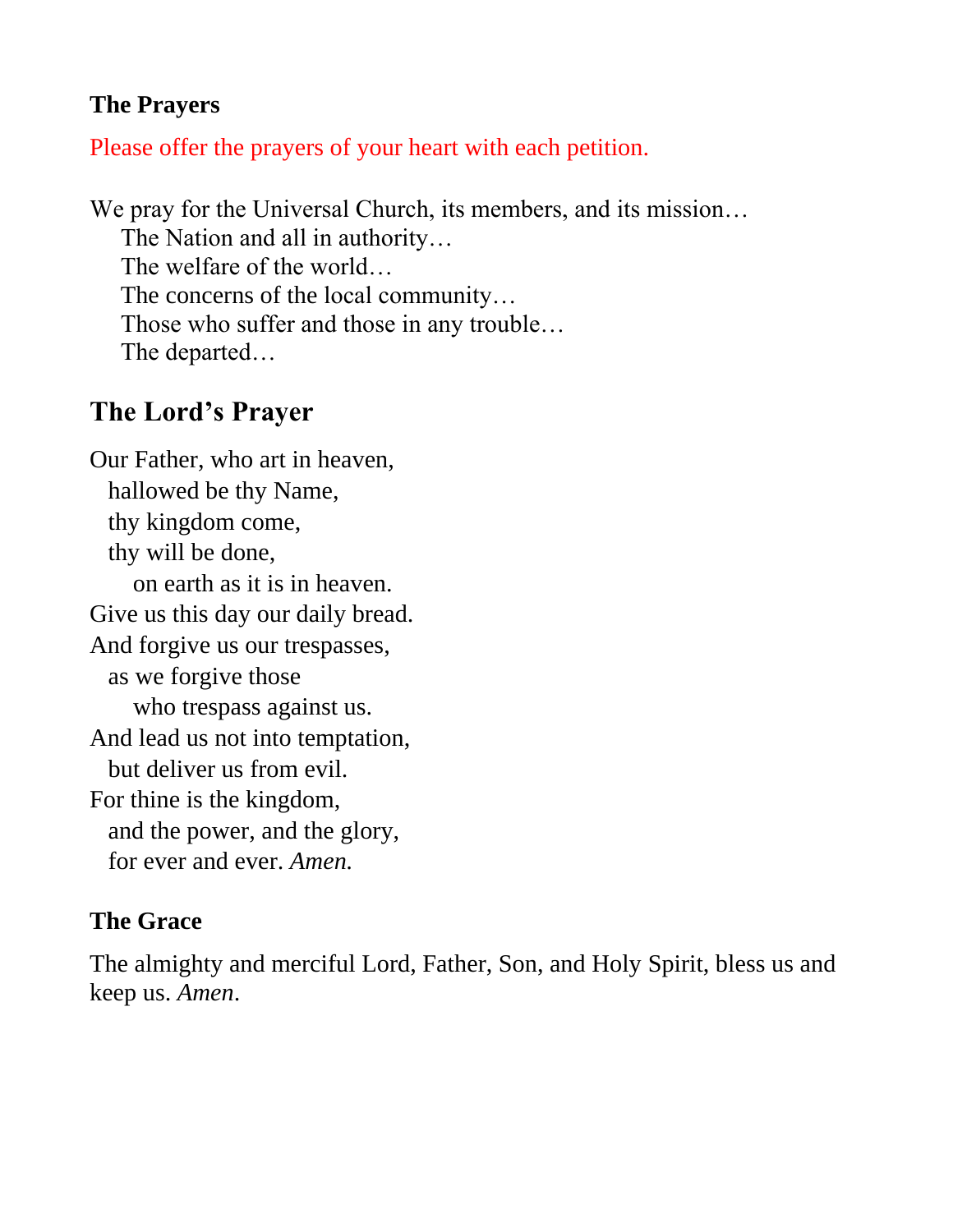# **Holy Saturday Evening The Great Vigil of Easter**



Prepare your holy place set apart with some matches or a way to light the new, unlit candle, and a bowl of clean water, along with a new plant or flower, or something that is beautiful to you. You may also include a picture or reminder of friends and family who are not with you this day.

On this most holy night, in which our Lord Jesus passed over from death to life, the Church invites her members, dispersed throughout the world, to linger in vigil and prayer. For this is the Passover of the Lord in which, by virtue of our baptism into his death, into the hope of his resurrection, we celebrate the New Life we have received by his Mercy, awaiting the time when we may gather again around your holy altar.

Let us pray.

O God, you have bestowed upon your people the brightness of your light: Sanctify this new fire, and grant that we may so burn with heavenly desires, that with pure minds we may attain to the festival of everlasting light; through Jesus Christ our Lord. *Amen.*

Light the new candle and then sing or say the Exsultet.

## **The Exsultet BCP 286**

Rejoice now, heavenly hosts and choirs of angels, and let our trumpets shout Salvation for the victory of our mighty King.

Rejoice and sing now, all the round earth, bright with a glorious splendor, for darkness has been vanquished by our eternal King.

Rejoice and be glad now, Mother Church, and let your holy courts, in radiant light, resound with the praises of your people.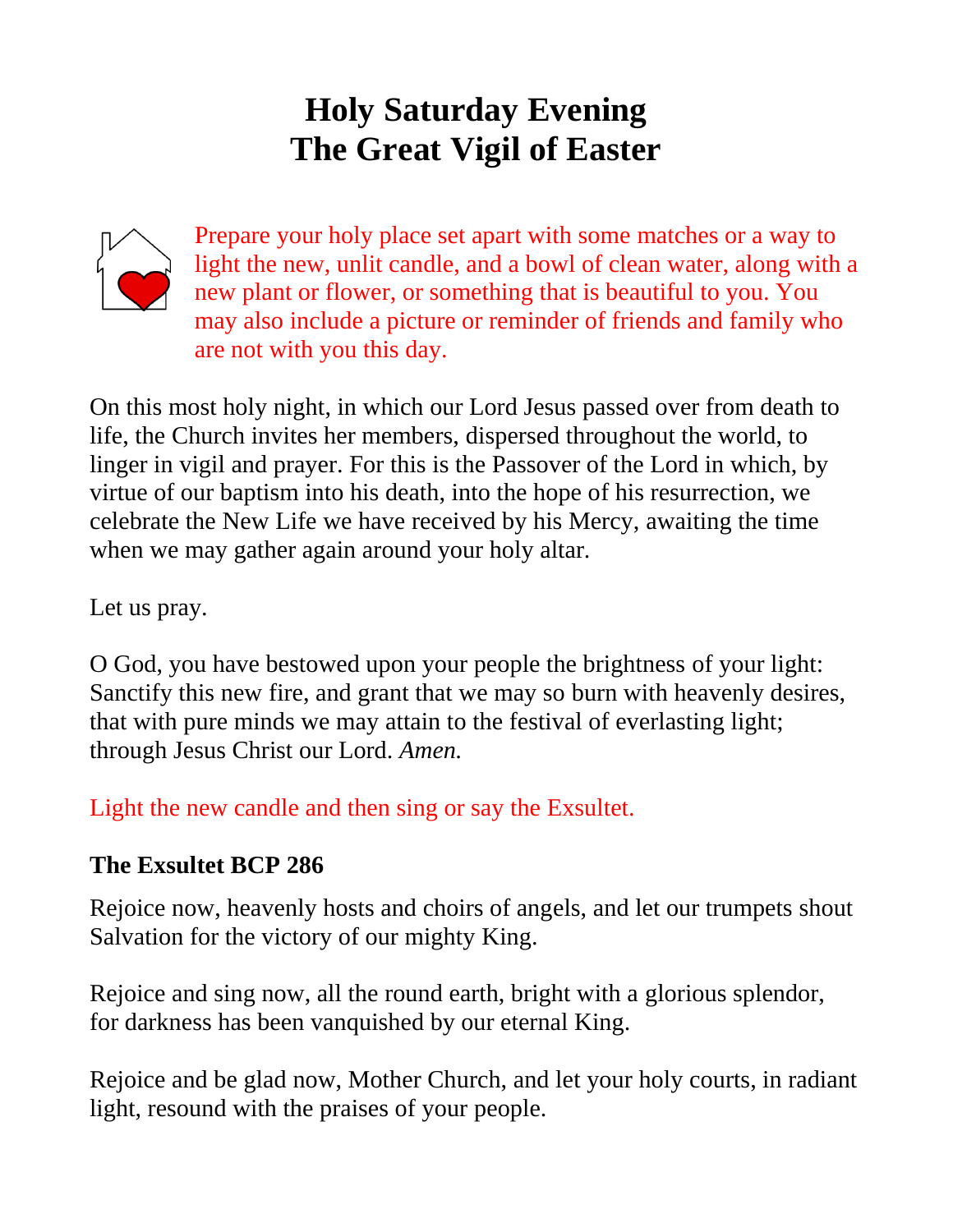It is truly right and good, always and everywhere, with our whole heart and mind and voice, to praise you, the invisible, almighty, and eternal God, and your only-begotten Son, Jesus Christ our Lord; for he is the true Paschal Lamb, who at the feast of the Passover paid for us the debt of Adam's sin, and by his blood delivered your faithful people.

This is the night, when you brought our fathers, the children of Israel, out of bondage in Egypt, and led them through the Red Sea on dry land.

This is the night, when all who believe in Christ are delivered from the gloom of sin, and are restored to grace and holiness of life.

This is the night, when Christ broke the bonds of death and hell, and rose victorious from the grave.

How wonderful and beyond our knowing, O God, is your mercy and lovingkindness to us, that to redeem a slave, you gave a Son.

How holy is this night, when wickedness is put to flight, and sin is washed away. It restores innocence to the fallen, and joy to those who mourn. It casts out pride and hatred, and brings peace and concord.

How blessed is this night, when earth and heaven are joined and we are reconciled to God.

Holy Father, accept our living sacrifice of this candle in your honor. May Christ, the light of the world, bring us healing. May Christ, your light in us, drive away darkness and fear. May Christ, the Morning Star who knows no setting, find our faith ever burning, our love of mercy and justice ever afire – he who gives his light to all creation, and who lives and reigns for ever and ever. *Amen*.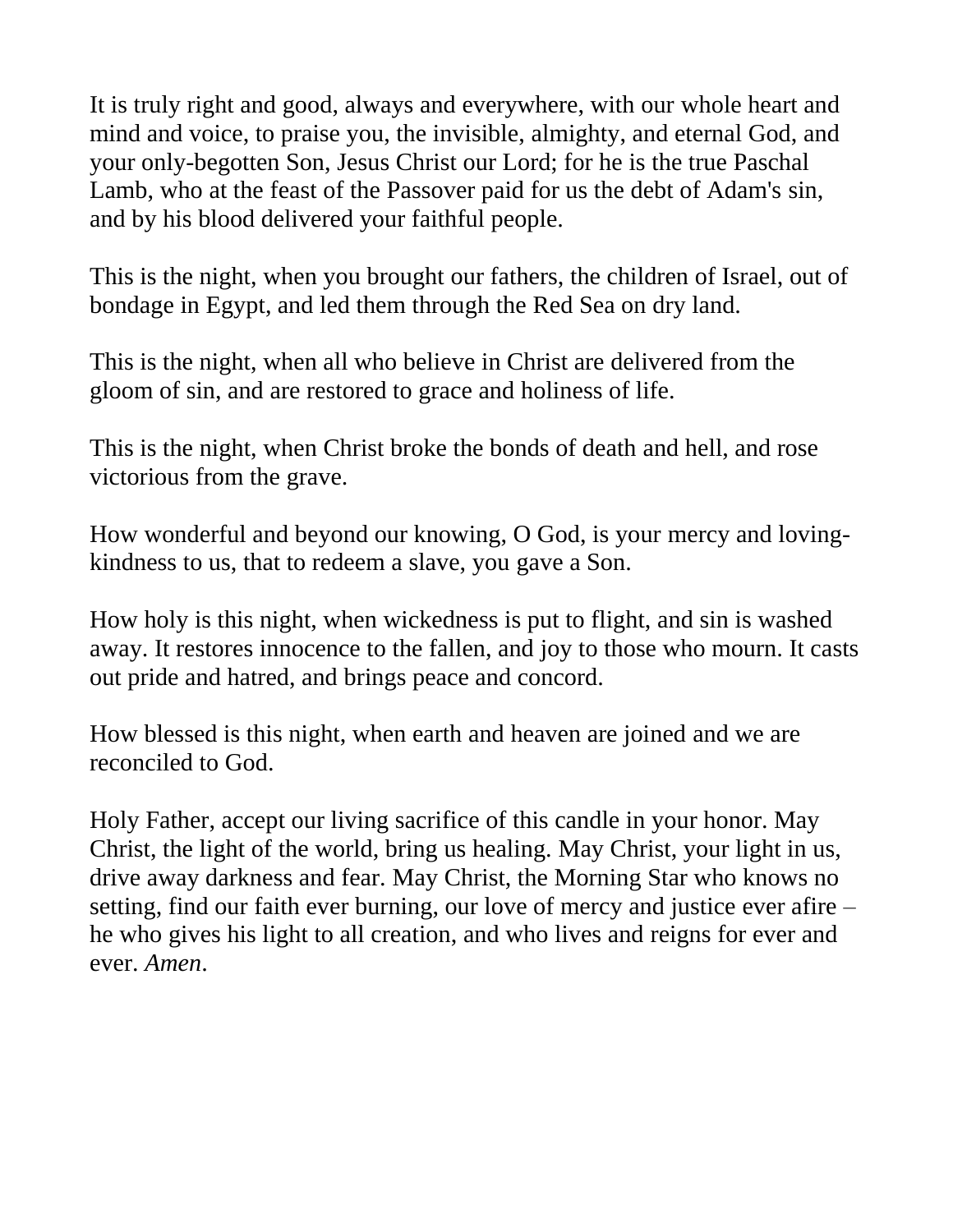### **Sacred Stories of Salvation History**

The Bible tells us the story of Salvation History, the record of God's saving deeds in history, how God saved God's people in ages past, and the story of redemptive love that is fulfilled in the person of Jesus. On the eve of Easter, we remember and share some of those stories.

Use your own Bible to read these stories. If you are in a household, you may read the stories together, or from a Bible appropriate for the group gathered. You may read fewer stories, but always include the Crossing of the Red Sea.

After each story, pause for some conversation or silence on the theme, followed by the prayer.

## **The Creation**

*The world is beautiful and good and made by a loving creator.*

## **A Story from Genesis Chapters 1:1-2:2**

*Collect for the Second Sunday after Christmas Day, modified* O God, who wonderfully created, and yet more wonderfully restored, the dignity of human nature; Grant that we may share the divine life of him who humbled himself to share our humanity, your Son Jesus Christ our Lord.

## **Crossing the Red Sea**

*God hears the cries of God's people and saves them.*

## **A Story from Exodus Chapters 14:10 -15:1**

#### *Collect for the Easter Vigil*

O God, whose wonderful deeds of old shine forth even to our own day, you once delivered by the power of your mighty arm your chosen people from slavery under Pharaoh, to be a sign for us of the salvation of all nations by the water of Baptism: Grant that all the peoples of the earth may be numbered among the offspring of Abraham, and rejoice in the inheritance of Israel; through Jesus Christ our Lord. *Amen.*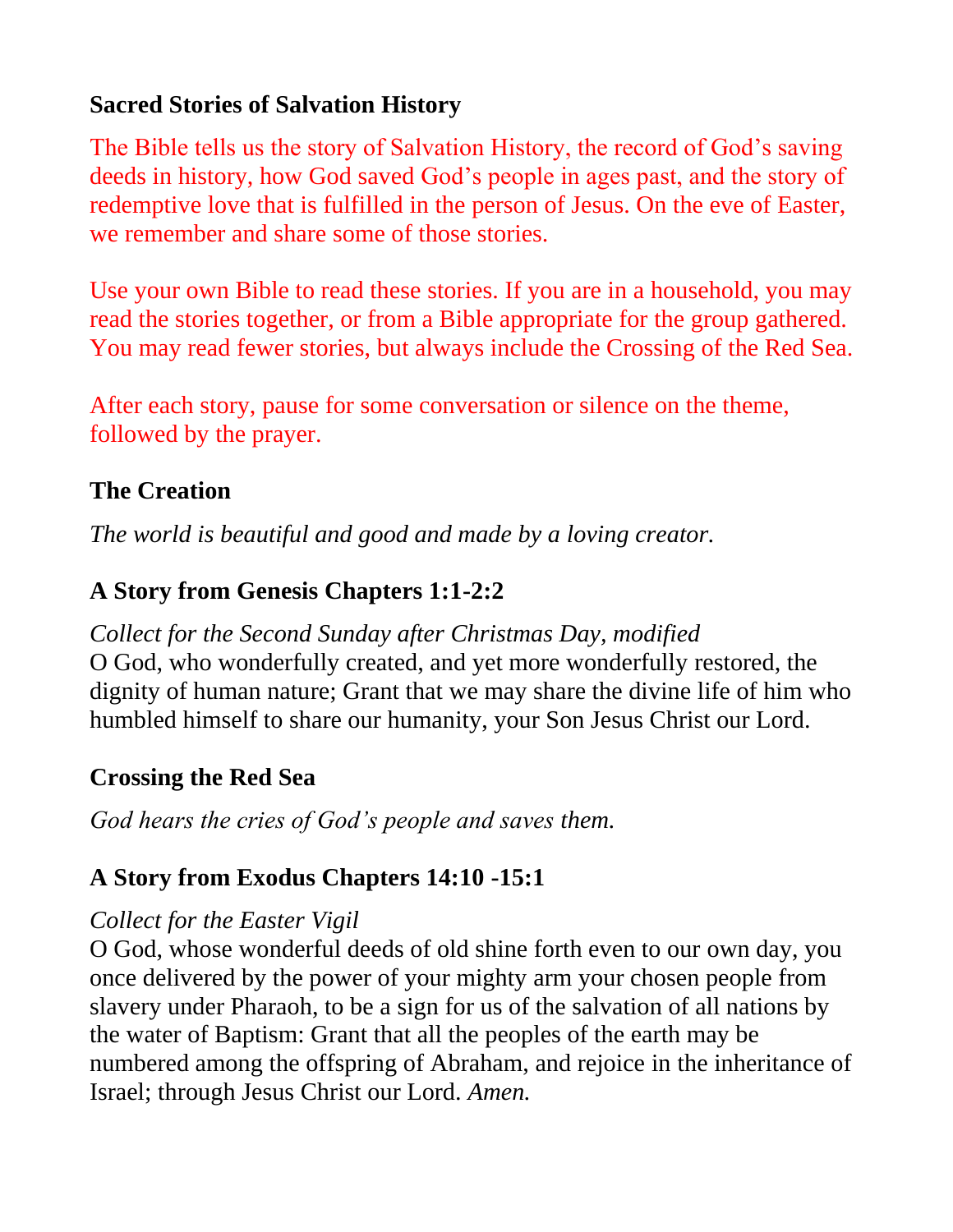## **A Widow's Kindness**

*There is enough for everyone when we risk being generous.*

## **A Story from the First Book of Kings Chapter 17:1-16**

## *Collect for Heroic Service, modified*

O Judge of all the nations, we remember before you with grateful hearts the persons from all times who in the day of decision were brave for others. Grant that we may not rest until all people share true freedom and respect among all peoples, faiths and nations. This we ask in the Name of Jesus Christ our Lord. *Amen.*

# **God Gathers God's People**

*The gathering of the people of God will come again.*

# **A Reading from the Prophet Zephaniah Chapter 3:12-20**

## *Prayer for Those We Love*

Almighty God, we entrust all who are dear to us to your never-failing care and love, for this life and the life to come, knowing that you are doing for them better things than we can desire or pray for; through Jesus Christ our Lord. *Amen.*



Renew the vows of your baptism and receive the gifts of salvation history by remembering the promises of baptism. The response is "I will, with God's help." Use the water in the bowl in your holy place and make the sign of the cross on your forehead. You are called, beloved, and renewed.

Will you continue in the apostles' teaching and fellowship, in the breaking of bread, and in the prayers?

Will you persevere in resisting evil, and, whenever you fall into sin, repent and return to the Lord?

Will you proclaim by word and example the Good News of God in Christ?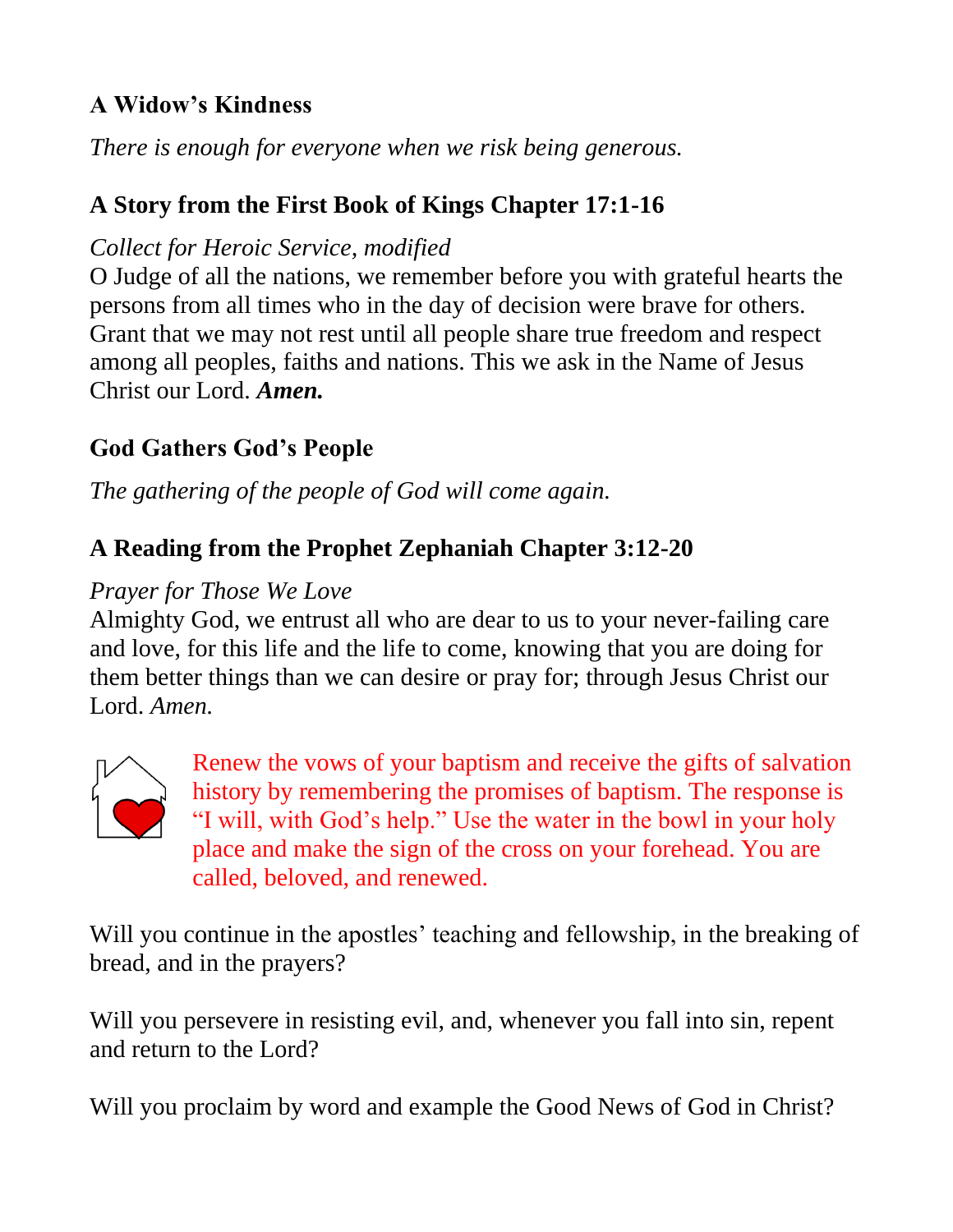Will you seek and serve Christ in all persons, loving your neighbor as yourself?

Will you strive for justice and peace among all people, and respect the dignity of every human being?

Now is the time to proclaim the resurrection of Jesus and the alleluias of Easter!

Alleluia! Christ is risen! *The Lord is risen indeed! Alleluia!*

Sing a joyful song or listen to one, or if you have a Hymnal 1982, sing Hymn 178 or another Easter hymn that you love.

### **Collect for the Great Vigil**

O God, who made this most holy night to shine with the glory of the Lord's resurrection; Stir up in your church that spirit of adoption which is given to us in Baptism, that we, being renewed both in body and mind, may worship you in sincerity and truth; through Jesus Christ our Lord, who lives and reigns with you, in the unity of the Holy Spirit, one God, now and for ever. *Amen.*

Alleluia. Christ is risen. *The Lord is risen indeed. Alleluia*

## **The Gospel Matthew 28:1-10**

After the sabbath, as the first day of the week was dawning, Mary Magdalene and the other Mary went to see the tomb. And suddenly there was a great earthquake; for an angel of the Lord, descending from heaven, came and rolled back the stone and sat on it. His appearance was like lightning, and his clothing white as snow. For fear of him the guards shook and became like dead men. But the angel said to the women, "Do not be afraid; I know that you are looking for Jesus who was crucified. He is not here; for he has been raised, as he said. Come, see the place where he lay. Then go quickly and tell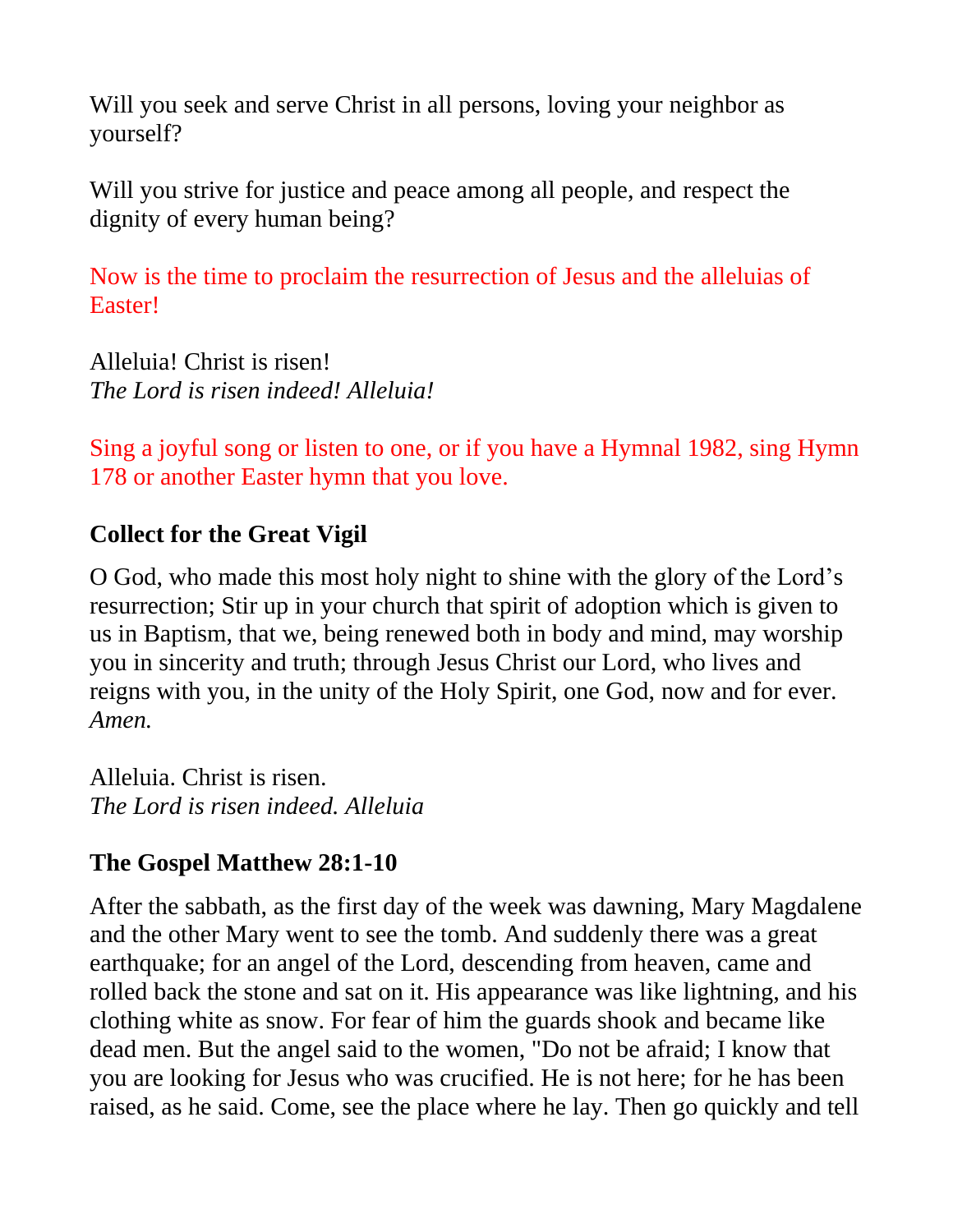his disciples, 'He has been raised from the dead, and indeed he is going ahead of you to Galilee; there you will see him.' This is my message for you." So they left the tomb quickly with fear and great joy, and ran to tell his disciples. Suddenly Jesus met them and said, "Greetings!" And they came to him, took hold of his feet, and worshiped him. Then Jesus said to them, "Do not be afraid; go and tell my brothers to go to Galilee; there they will see me."

Alleluia. Christ is risen. *The Lord is risen indeed. Alleluia*

#### **An Easter Homily by St. John Chrysostom ca. 400AD**

Are there any who are devout lovers of God? Let them enjoy this beautiful bright festival!

Are there any who are grateful servants? Let them rejoice and enter into the joy of their Lord!

Are there any weary with fasting? Let them now receive their wages!

If any have toiled from the first hour, let them receive their due reward;

If any have come after the third hour, let him with gratitude join in the Feast! And he that arrived after the sixth hour, let him not doubt; for he too shall sustain no loss. And if any delayed until the ninth hour, let him not hesitate; but let him come too. And he who arrived only at the eleventh hour, let him not be afraid by reason of his delay. For the Lord is gracious and receives the last even as the first. He gives rest to him that comes at the eleventh hour, as well as to him that toiled from the first.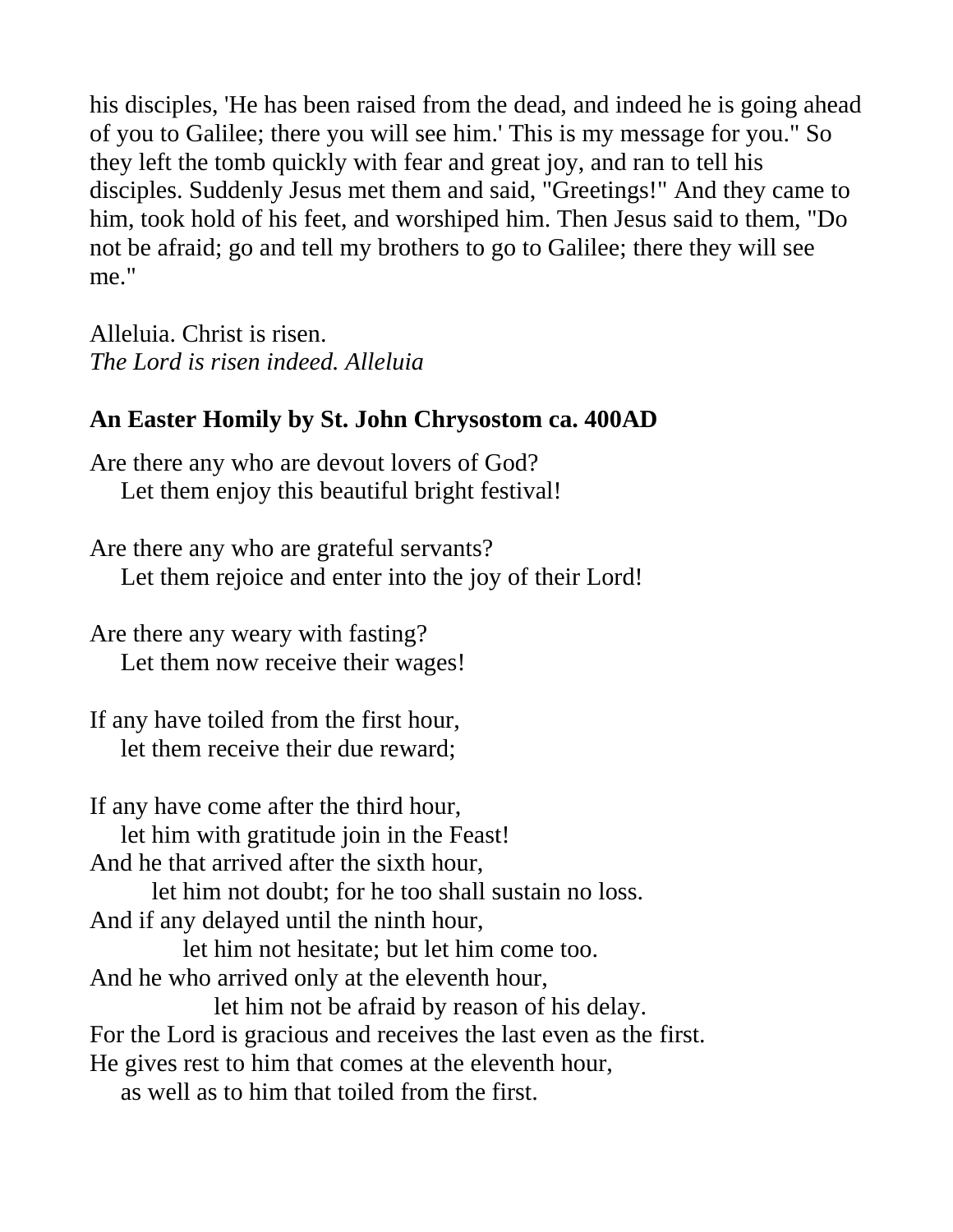To this one He gives, and upon another He bestows. He accepts the works as He greets the endeavor. The deed He honors and the intention He commends. Let us all enter into the joy of the Lord!

First and last alike receive your reward; rich and poor, rejoice together! Sober and slothful, celebrate the day! You that have kept the fast, and you that have not, rejoice today for the Table is richly laden!

Feast royally on it, the calf is a fatted one. Let no one go away hungry. Partake, all, of the cup of faith. Enjoy all the riches of His goodness!

Let no one grieve at his poverty, for the universal kingdom has been revealed.

Let no one mourn that he has fallen again and again; for forgiveness has risen from the grave.

Let no one fear death, for the Death of our Savior has set us free. He has destroyed it by enduring it. He destroyed Hell when He descended into it. He put it into an uproar even as it tasted of His flesh.

Isaiah foretold this when he said,

 "You, O Hell, have been troubled by encountering Him below." Hell was in an uproar because it was done away with. It was in an uproar because it is mocked. It was in an uproar, for it is destroyed. It is in an uproar, for it is annihilated. It is in an uproar, for it is now made captive.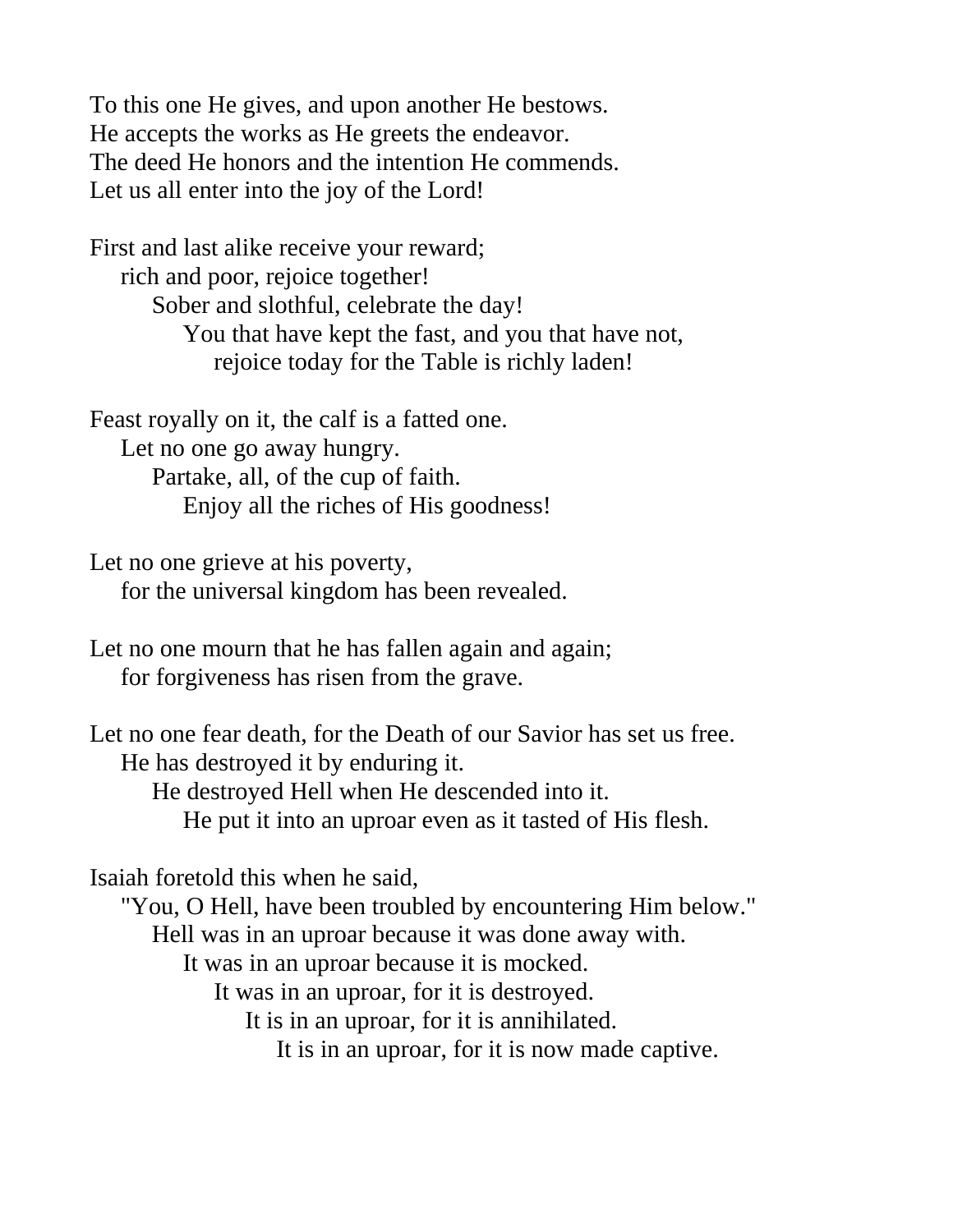Hell took a body, and discovered God.

It took earth, and encountered Heaven.

It took what it saw, and was overcome by what it did not see.

O death, where is thy sting? O Hell, where is thy victory?

Christ is Risen, and you, o death, are annihilated! Christ is Risen, and the evil ones are cast down! Christ is Risen, and the angels rejoice! Christ is Risen, and life is liberated!

Christ is Risen, and the tomb is emptied of its dead; for Christ having risen from the dead, is become the first-fruits of those who have fallen asleep.

To Him be Glory and Power forever and ever. Amen!

### **The Prayers**

Pray for the church and the world using the prayer on the back page. If you are reading the prayers with friends and family, you can respond "Alleluia" after each petition is read.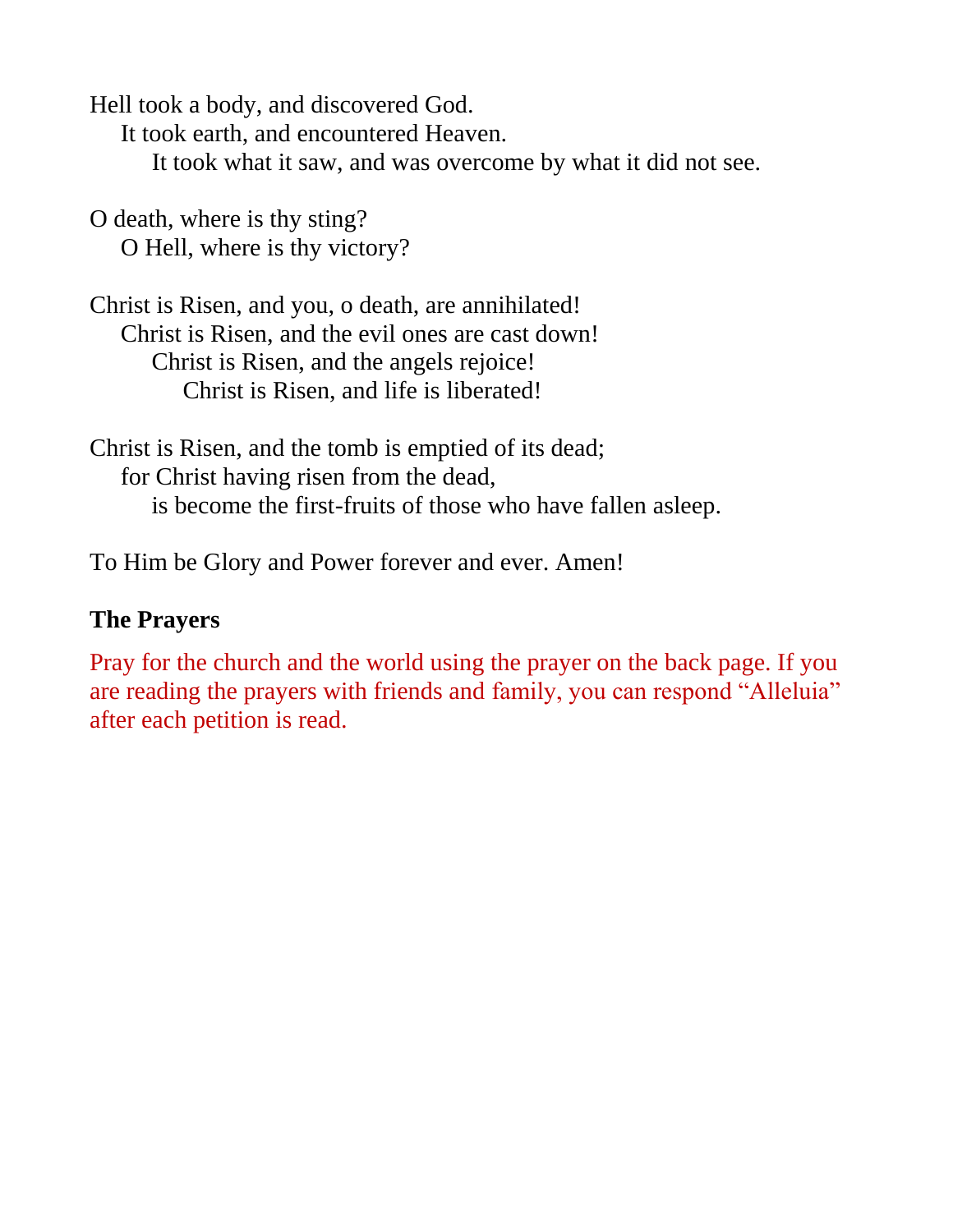## **The Lord's Prayer**

Our Father, who art in heaven, hallowed be thy Name, thy kingdom come, thy will be done, on earth as it is in heaven. Give us this day our daily bread. And forgive us our trespasses, as we forgive those who trespass against us. And lead us not into temptation, but deliver us from evil. For thine is the kingdom, and the power, and the glory, for ever and ever. *Amen.*

#### **Grace**

Almighty God, Father, Son, and Holy Spirit, *bless us now and forever. Amen.*

Alleluia. Christ is risen. *The Lord is risen indeed. Alleluia*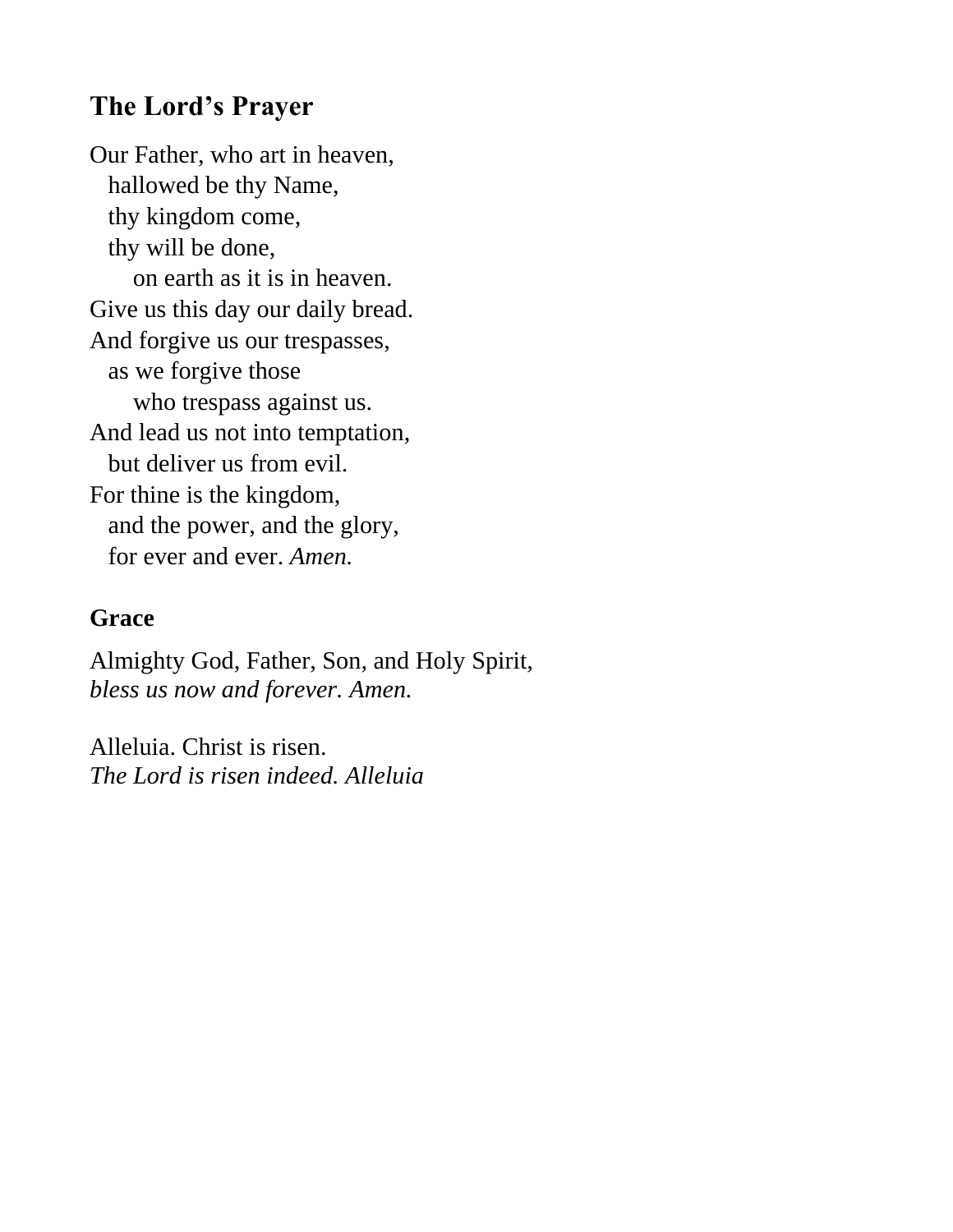# **About this Book….**

*Readings from The New Revised Standard Version of the Bible © 1989 by The Division of Christian Education of The National Council of the Churches of Christ in the U.S.A., used by permission. Artwork is used with permission.*

*Some of the appointed readings have been shortened or changed, with permission of the Bishop, for the purposes of providing a useful devotional for use by individuals and households during physical isolation.*

*Prayers are drawn from The Book of Common Prayer 1979 and The Book of Occasional Services 2018. Some of the notes "Having heard/read this, think on these things:" are drawn from the work of Gail Ramshaw and Gordon Lathrop for Resurrection Evangelical Lutheran Church, Holy Week for 2020, used with permission. Modifications to the Book of Common Prayer recommended by Dr. James Farwell, Virginia Theological Seminary, particular to this season of the church not gathering publicly for COVID-19.*

*The Booklet information was provided from St. Aidan's Episcopal Church Boulder, CO.*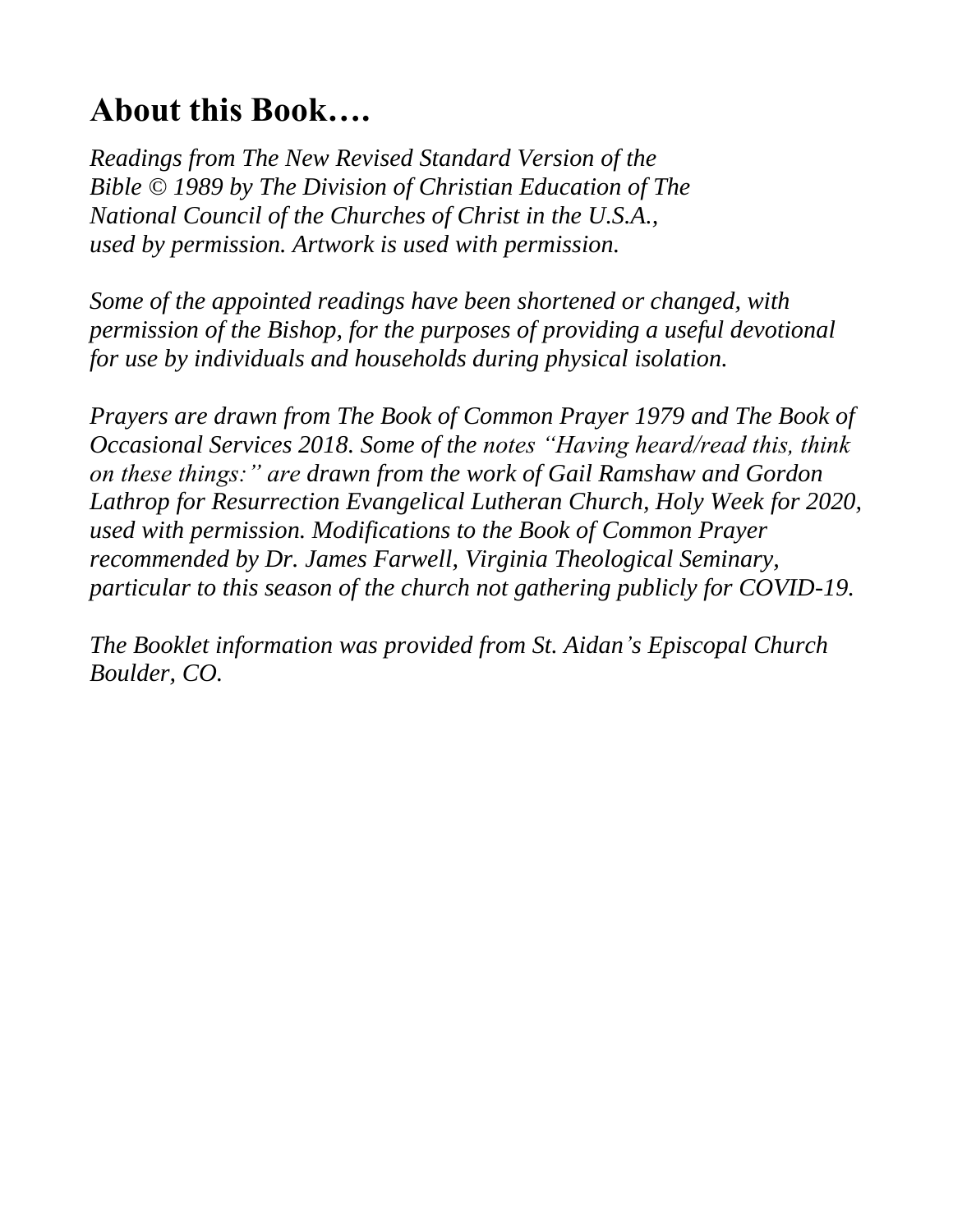# **A Corona Virus Prayer**

Jesus Christ, you traveled through towns and villages "curing every disease and illness." At your command, the sick were made well. Come to our aid now, in the midst of the global spread of the coronavirus, that we may experience your healing love.

Heal those who are sick with the virus. May they regain their strength and health through quality medical care.

Heal us from our fear, which prevents nations from working together and neighbors from helping one another. Heal us from our pride, which can make us claim invulnerability to a disease that knows no borders.

Jesus Christ, healer of all, stay by our side in this time of uncertainty and sorrow. Be with those who have died from the virus. May they be at rest with you in your eternal peace.

Be with the families of those who are sick or have died. As they worry and grieve, defend them from illness and despair. May they know your peace.

Be with the doctors, nurses, researchers and all medical professionals who seek to heal and help those affected and who put themselves at risk in the process. May they know your protection and peace.

Be with the leaders of all nations. Give them the foresight to act with charity and true concern for the well-being of the people they are meant to serve. Give them the wisdom to invest in long-term solutions that will help prepare for or prevent future outbreaks. May they know your peace, as they work together to achieve it on earth.

Whether we are home or abroad, surrounded by many people suffering from this illness or only a few, Jesus Christ, stay with us as we endure and mourn, persist and prepare. In place of our anxiety, give us your peace. Jesus Christ, heal us.